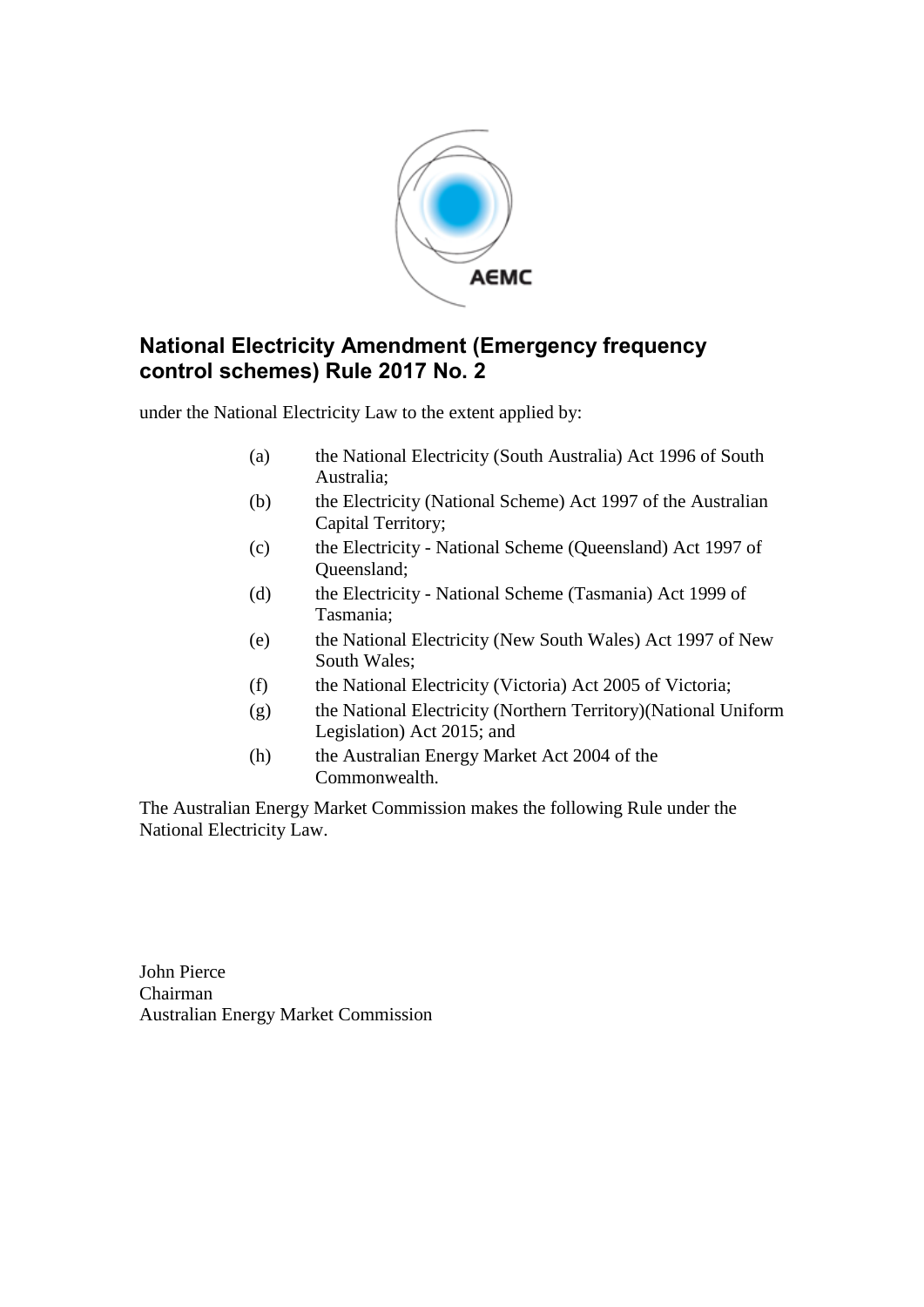## **National Electricity Amendment (Emergency frequency control schemes) Rule 2017 No. 2**

## **1 Title of Rule**

This Rule is the *National Electricity Amendment (Emergency frequency control schemes) Rule 2017 No.2*.

## **2 Commencement**

This Rule commences operation on 6 April 2017.

## <span id="page-1-0"></span>**3 Amendment of the National Electricity Rules**

The National Electricity Rules are amended as set out in [Schedule 1.](#page-2-0)

## <span id="page-1-1"></span>**4 Amendment of the National Electricity Rules**

The National Electricity Rules are amended as set out in [Schedule 2.](#page-3-0)

## <span id="page-1-2"></span>**5 Amendment of the National Electricity Rules**

The National Electricity Rules as amended as set out in [Schedule 3.](#page-8-0)

## <span id="page-1-3"></span>**6 Amendment of the National Electricity Rules**

The National Electricity Rules as amended as set out in [Schedule 4.](#page-19-0)

# <span id="page-1-4"></span>**7 Amendment of the National Electricity Rules**

The National Electricity Rules as amended as set out in [Schedule 5.](#page-22-0)

## <span id="page-1-5"></span>**8 Savings and Transitional Amendments to the National Electricity Rules**

The National Electricity Rules are amended as set out in [Schedule 6.](#page-24-0)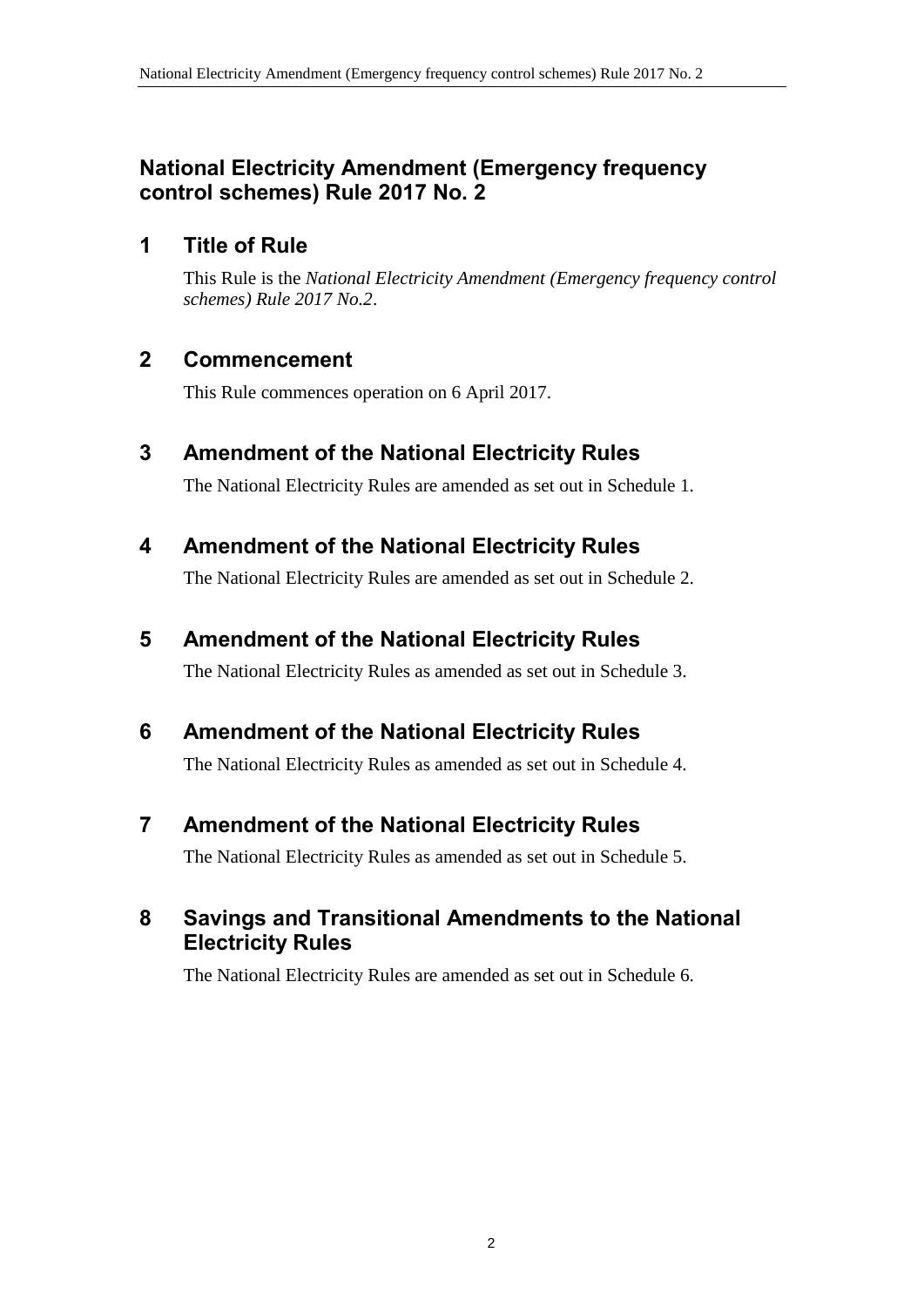## <span id="page-2-0"></span>**Schedule 1 Amendment to the National Electricity Rules**

[\(Clause 3\)](#page-1-0)

# **[1] Clause 3.9.3C Reliability standard**

In clause 3.9.3C(b)(2)(i), after "*multiple contingency events*" insert ", *protected events*".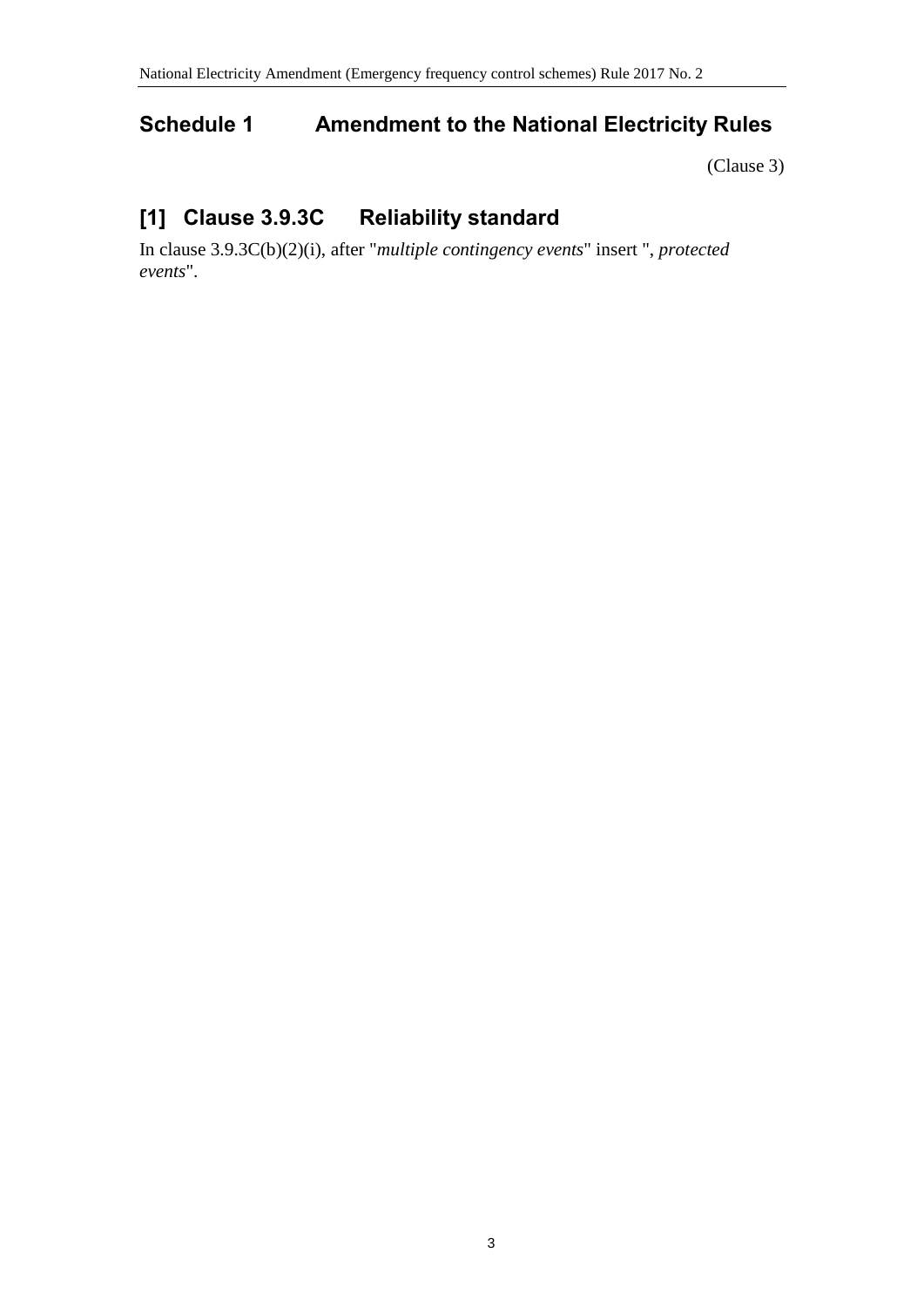## <span id="page-3-0"></span>**Schedule 2 Amendment to the National Electricity Rules**

[\(Clause 4\)](#page-1-1)

## **[1] Clause 4.1.1 Purpose**

In clause 4.1.1(b), after "*load shedding procedures*" insert "and *EFCS settings schedule*s".

### **[2] Clause 4.2.3 Credible and non-credible contingency events**

Omit the clause heading and substitute:

#### **4.2.3 Credible and non-credible contingency events and protected events**

## **[3] Clause 4.2.3 Credible and non credible contingency events**

In clause 4.2.3(f), omit **[Deleted]** and substitute:

(f) A *protected event* means a *non-credible contingency event* that the *Reliability Panel* has declared to be a *protected event* under clause 8.8.4, where that declaration has come into effect and has not been revoked. *Protected events* are a category of *non-credible contingency event*.

## **[4] Clause 4.2.4 Secure operating state and power system security**

In clause 4.2.4(a)(2), after "*credible contingency event*" insert "or *protected event*".

## **[5] Clause 4.2.6 General principles for maintaining power system security**

Omit clause 4.2.6(c), and substitute:

- (c) *Emergency frequency control schemes* should be available and in service to:
	- (1) restore the *power system* to a *satisfactory operating state* following *protected events*; and
	- (2) significantly reduce the risk of *cascading outages* and *major supply disruptions* following significant multiple *contingency events*.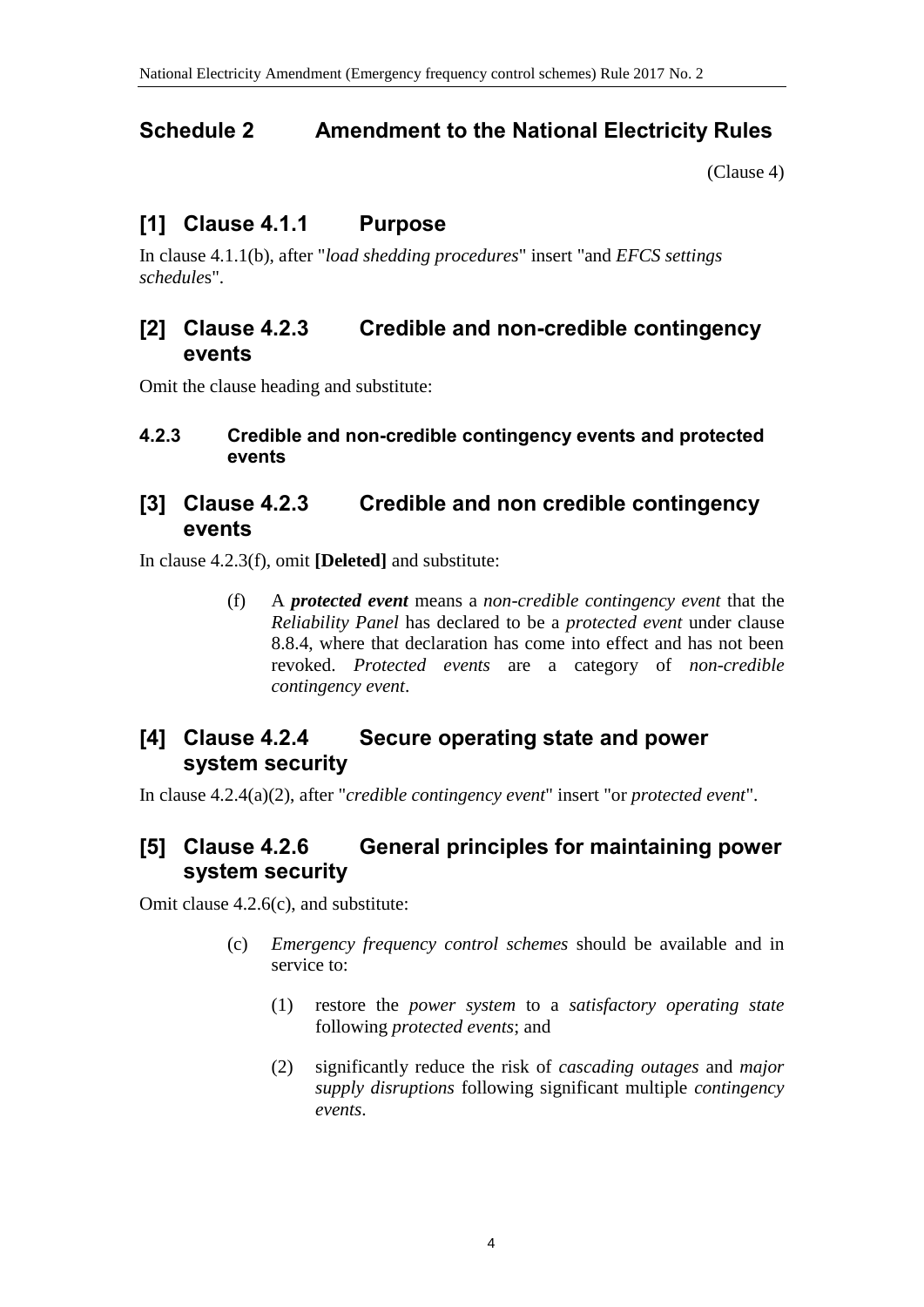## **[6] Clause 4.3.1 Responsibility of AEMO for power system security**

Omit clause  $4.3.1(k)(2)$  and substitute:

(2) to arrest the impacts of a range of significant multiple *contingency events* (affecting up to 60% of the total *power system load*) or *protected events* to allow a prompt restoration or recovery of *power system security*, taking into account under-*frequency* initiated *load shedding* capability provided under *connection agreements*, by *emergency frequency control schemes* or otherwise;

## **[7] Clause 4.3.1 Responsibility of AEMO for power system security**

After clause 4.3.1(p), insert:

(pa) to coordinate the provision of *emergency frequency control schemes* by *Network Service Providers* and to determine the settings and intended sequence of response by those schemes;

# **[8] Clause 4.3.2 System security**

Omit clause  $4.3.2(f)(1)(ii)$  and substitute:

(ii) the *loads* (if any) for which the approval of the *Jurisdictional System Security Coordinator* must be obtained by *AEMO* under clause 4.3.2(l); and

# **[9] Clause 4.3.2 System security**

Omit clause 4.3.2(h) and substitute:

- (h) *AEMO* must develop, update and maintain:
	- (1) a set of procedures for each *participating jurisdiction* under which *loads* will be shed (by means other than an *emergency frequency control scheme* included in an *EFCS settings schedule*) and restored in accordance with the priorities set out in the schedules for that *participating jurisdiction* (which procedures for a *participating jurisdiction* shall be known as the *load shedding procedures* for that jurisdiction); and
	- (2) schedules for each *participating jurisdiction* specifying, for each *emergency frequency control scheme* affecting each *region* in that *participating jurisdiction*, settings for operation of the scheme including the matters specified in paragraphs (m) to (p) (which schedule for a *participating jurisdiction* shall be known as the *EFCS settings schedule* for that jurisdiction).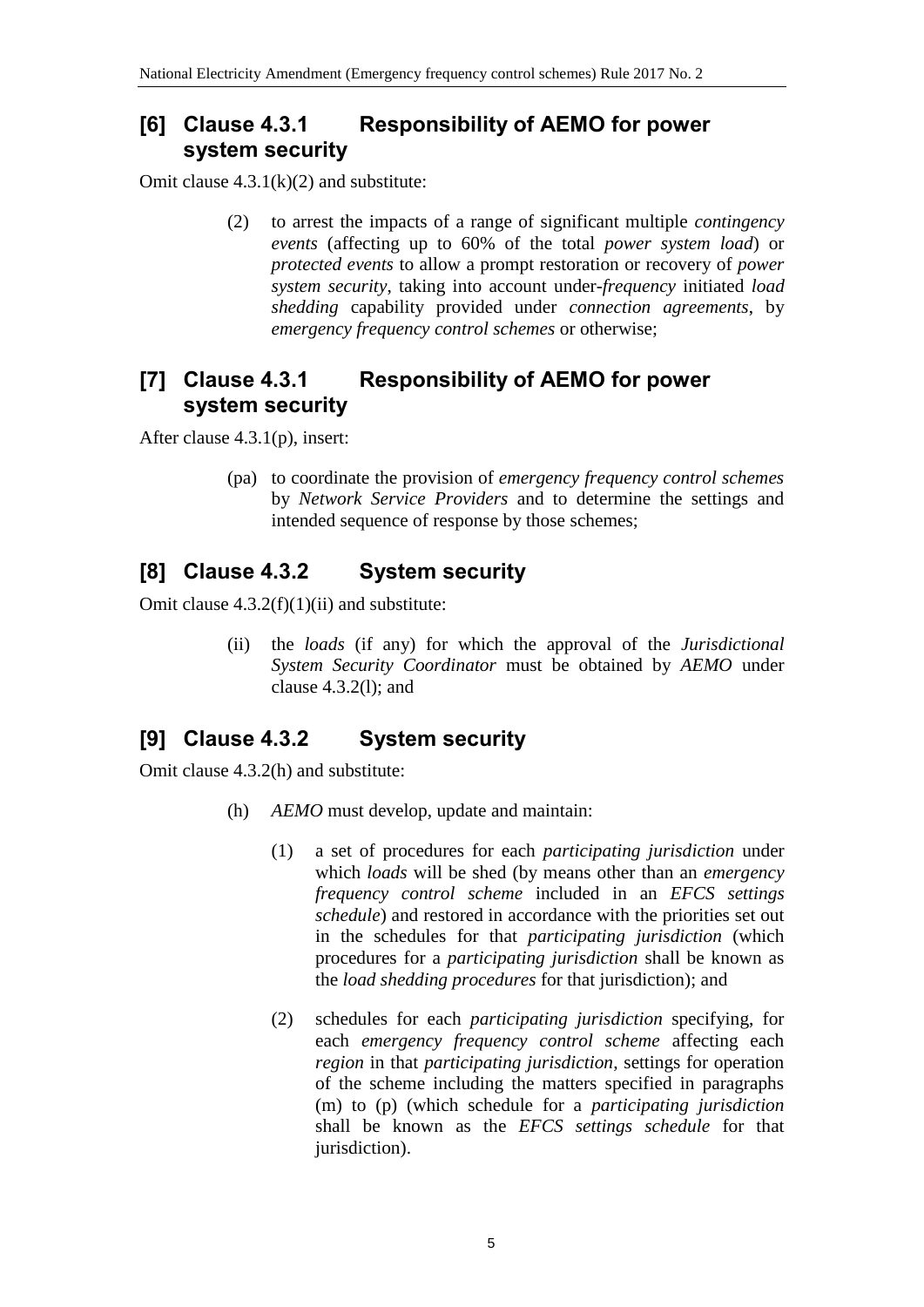- (ha) In developing and updating *EFCS settings schedules*, *AEMO* must consult with:
	- (1) affected *Network Service Providers*;
	- (2) the relevant *Jurisdictional System Security Coordinators*, in the case of information in the schedule relating to an *under frequency scheme*; and
	- (3) affected *Generators* in the case of information in the schedule relating to an *over frequency scheme*.

### **[10] Clause 4.3.2 System security**

In clauses 4.3.2(i) and (j), after "*load shedding procedures*" insert "and the *EFCS settings schedule*"

### **[11] Clause 4.3.2 System security**

In clause 4.3.2(j)(1), after "*load shedding procedures*" insert "or *EFCS settings schedule*;"

### **[12] Clause 4.3.2 System security**

In clause 4.3.2(j)(4) before "in the event of" insert "in the case of the *load shedding procedures*,".

## **[13] Clause 4.3.2 System security**

In clause 4.3.2(l)(2), insert a space between "relevant *participating jurisdiction*" and "(which".

## **[14] Clause 4.3.2 System security**

After clause 4.3.2(l)(2), insert:

- (3) *AEMO* must seek the approval of the relevant *Jurisdictional System Security Coordinator* for the order in which a *sensitive load* is to be shed and restored under an *EFCS settings schedule* (which approval must not be unreasonably withheld).
- (m) For each *under frequency scheme*, the applicable *EFCS settings schedule* must set out the manner in which *loads* are to be shed and restored.
- (n) For each *over frequency scheme*, the applicable *EFCS setting schedule* must set out the manner in which *generating units* will be interrupted or have output reduced.
- (o) *AEMO* must determine the matters referred to in paragraph (n) in a manner *AEMO* considers is best calculated to be consistent with the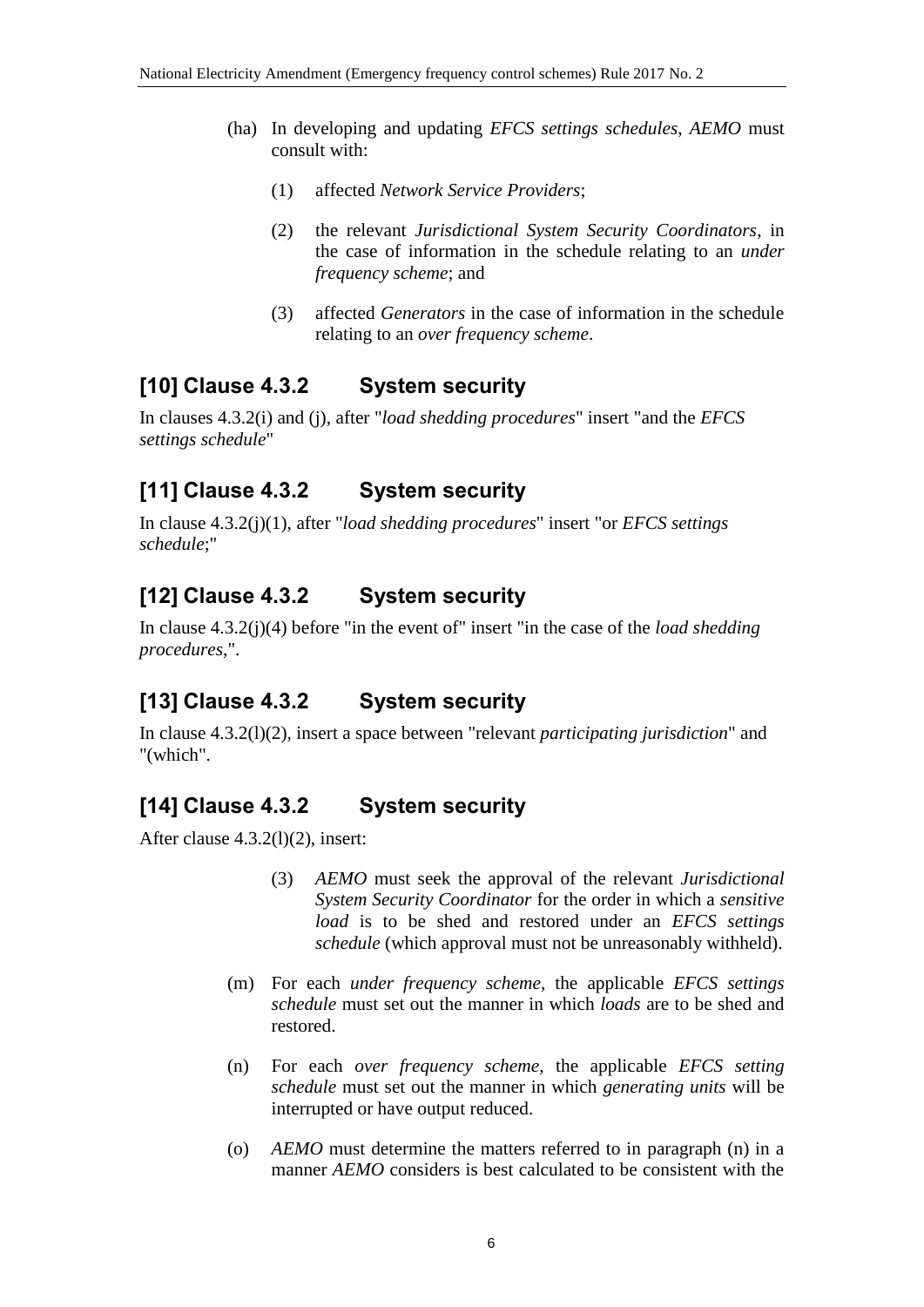*power system security* principles in clause 4.2.6. To that end, *AEMO* may determine a sequence and settings that will:

- (1) first, restore the *power system* to a *secure operating state*; and
- (2) then, restore the *power system* to a *reliable operating state*.
- (p) Subject to paragraph (i), *EFCS settings schedules* are *confidential information*.

## **[15] Clause 4.3.4 Network Service Providers**

After clause 4.3.4(b), insert:

- (b1) Each *Network Service Provider* must, in accordance with clause S5.1.10.1a of schedule 5.1, cooperate with *AEMO* in relation to, design, procure, commission, maintain, monitor, test, modify and report to *AEMO* in respect of, each *emergency frequency control scheme* which is applicable in respect of the *Network Service Provider's transmission or distribution system*.
- (b2) Where an *EFCS settings schedule* applies to an *emergency frequency control scheme*, a *Network Service Provider* must only apply, or allow the application of, settings for the *emergency frequency control scheme* that are consistent with the applicable *EFCS settings schedule*.

## **[16] Clause 4.3.4 Network Service Providers**

After clause 4.3.4(g), insert:

(g1) Each *Network Service Provider* must ensure that emergency controls are installed in accordance with clause S5.1.8 of schedule 5.1.

## **[17] Clause 4.5.1 Power system voltage control**

In clause 4.5.1(b), after "*credible contingency event*" insert "or *protected event*".

## **[18] Clause 4.6.1 Power system fault levels**

In clause 4.6.1(b), after "credible contingency events" insert "and *protected events*".

### **[19] Clause 4.8.5A Determination of the latest time for AEMO intervention**

In clause  $4.8.5A(g)$ , omit "a" and substitute "an".

### **[20] Clause 4.8.5B Notifications of last time of AEMO intervention**

In clause 4.8.5B, omit "a" and substitute "an".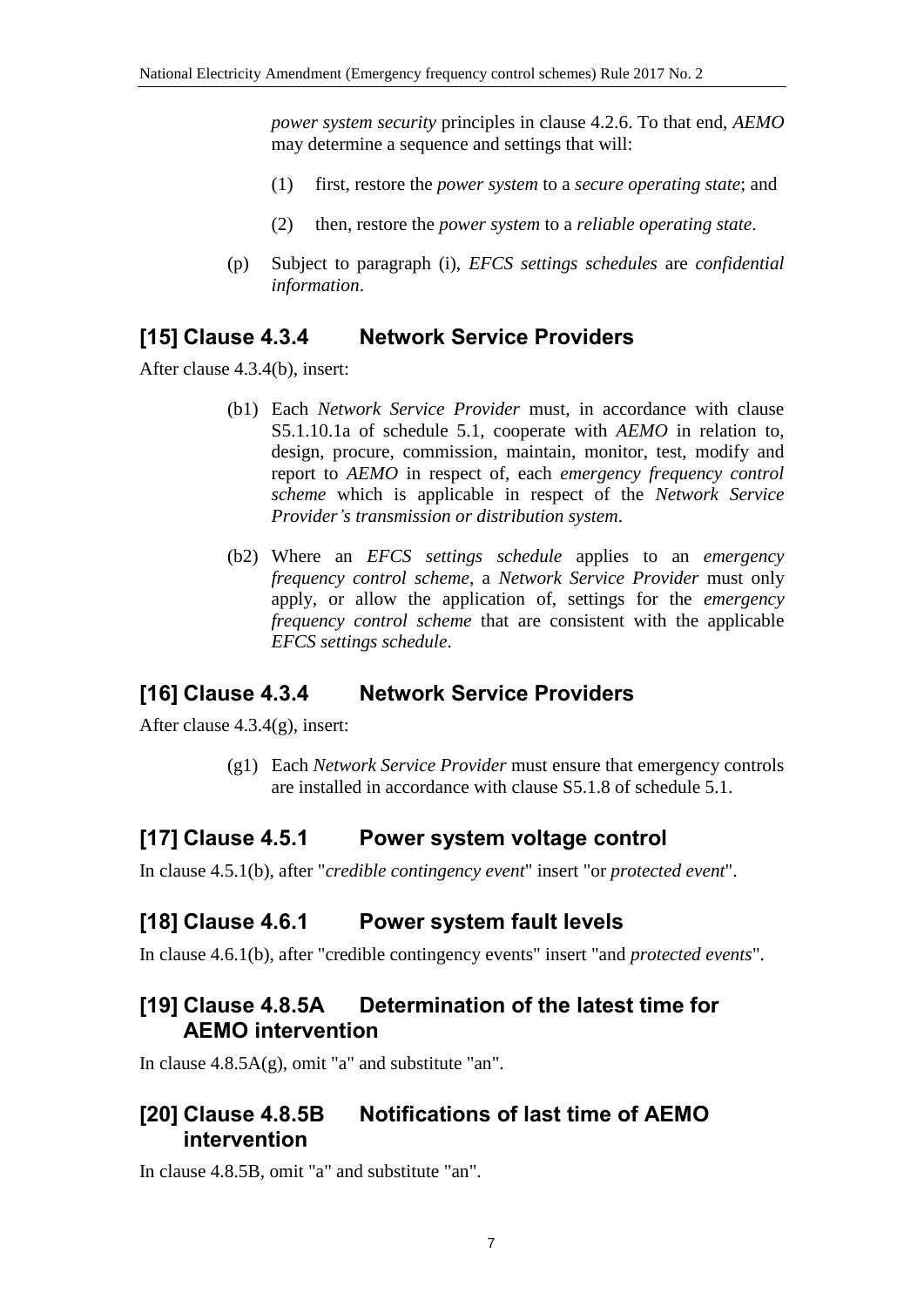## **[21] Clause 4.8.5B Notifications of last time of AEMO intervention**

In clauses  $4.8.5B(1)(ii)$  and  $4.8.5B(2)$ , omit "a" and substitute "an".

# **[22] Clause 4.10.1 Power system operating procedures**

In clause 4.10.1(a)(3), omit "regional specific" and substitute "*regional specific*".

# **[23] Clause 4.10.1 Power system operating procedures**

In clause 4.10.1(a)(3), after "*sensitive loads*" insert "and *emergency frequency control schemes*;".

# **[24] Clause 4.10.1 Power system operating procedures**

In clause 4.10.1(a)(4), after "*load shedding procedures*" insert "and *EFCS settings schedules*"

# **[25] Clause 4.10.1 Power system operating procedures**

In clause 4.10.1(c), after "*load shedding procedures*" insert "and *EFCS settings schedules*."

# **[26] Clause 4.14 Acceptance of performance standards**

In rule 4.14(q), omit the second occurrence of "a" and substitute "an".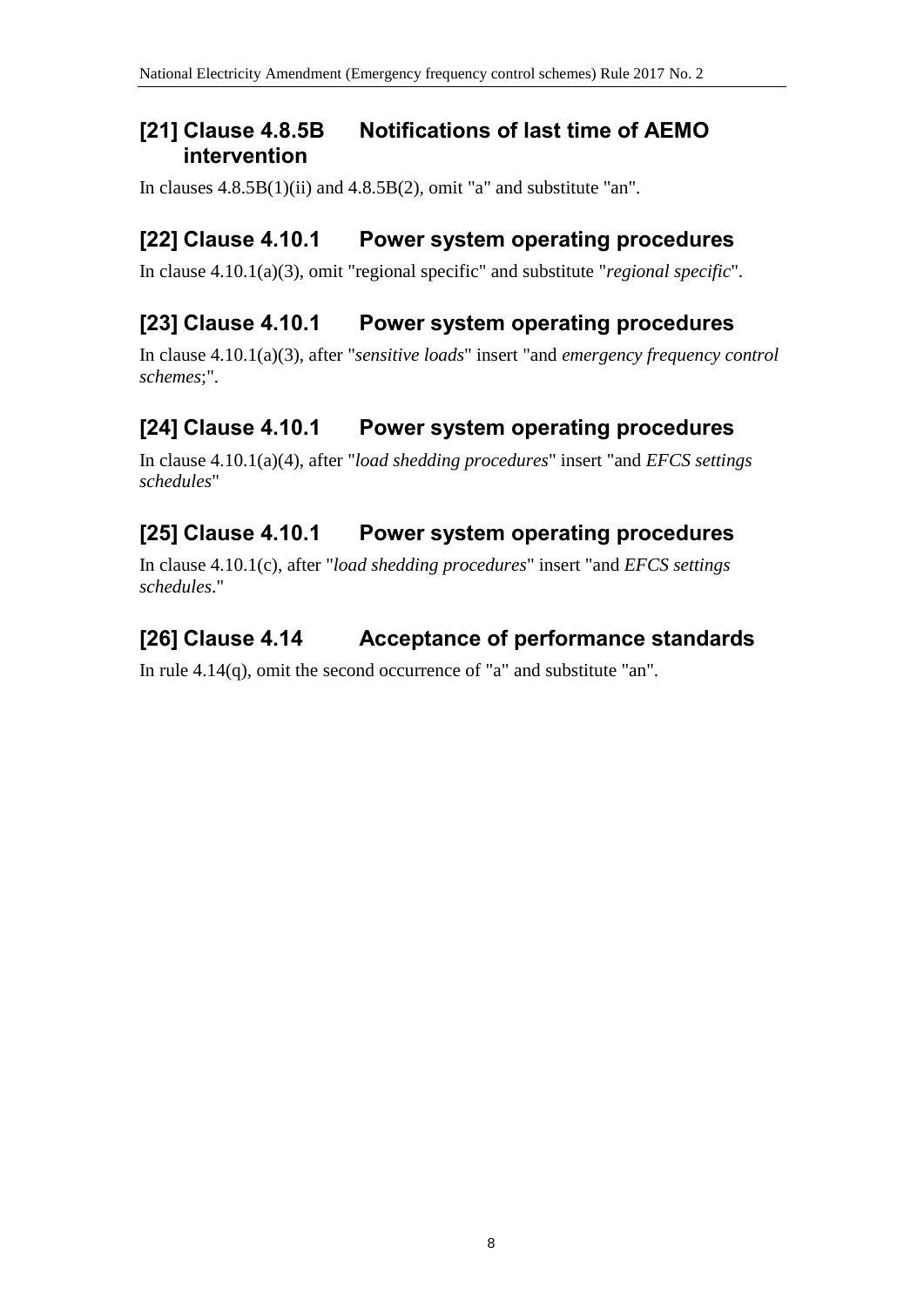## <span id="page-8-0"></span>**Schedule 3 Amendment to the National Electricity Rules**

[\(Clause 5\)](#page-1-2)

## **[1] Clause 5.9.3 Involuntary disconnection**

After clause 5.9.3(c), insert:

(d) A *Registered Participant's facilities* or *market loads* may be *disconnected* from a *network* by automatic operation of an *emergency frequency control scheme*.

## **[2] Clause 5.9.6 Obligation to reconnect**

After clause  $5.9.6(a)(3)(iv)$ , insert

(4) *AEMO* is reasonably satisfied that there no longer exists the *power system* conditions due to which the *Registered Participant's facilities* or *loads* were *disconnected* by operation of an *emergency frequency control scheme*.

# **[3] Clause 5.10.1 Content of Part B**

In clause 5.10.1 renumber clauses (m) and (n) as (n) and (o) respectively.

# **[4] Clause 5.10.1 Content of Part B**

In clause 5.10.1 insert a new clause 5.10.1(m):

(m) Clause 5.20A relates to *power system frequency* management planning.

## **[5] Clause 5.10.2 Definitions**

In clause 5.10.2, insert the following definition in alphabetical order:

In this Part B and schedules 5.8 and 5.9:

**protected event EFCS investment** means investment by a *Transmission Network Service Provider* or a *Distribution Network Service Provider* for the purposes of installing or modifying an *emergency frequency control scheme* applicable in respect of the *Network Service Provider's transmission or distribution system* in accordance with a *protected event EFCS standard*.

## **[6] Clause 5.12.1 Transmission annual planning review**

Omit clause 5.12.1(b)(3) and substitute:

(3) take into account the most recent *NTNDP* and *power system frequency risk review*; and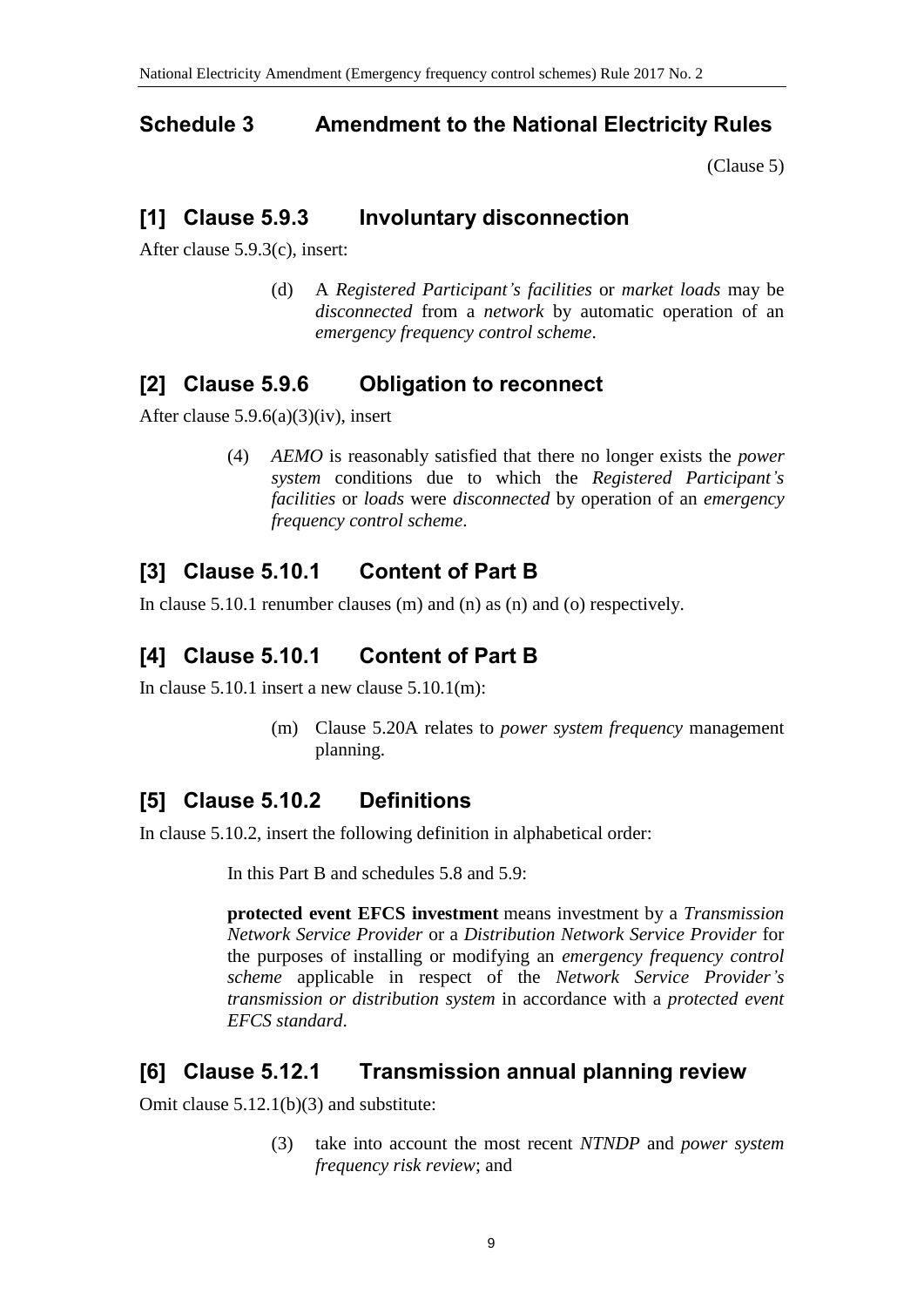## **[7] Clause 5.12.2 Transmission Annual Planning Report**

After clause 5.12.2(c)(6), insert:

(6A) for proposed new or modified *emergency frequency control schemes*, the manner in which the project relates to the most recent *power system frequency risk review*;

### **[8] Clause 5.12.2 Transmission annual planning report**

In clause  $5.12.2(c)(7)(v)$ , omit "and".

## **[9] Clause 5.12.2 Transmission Annual Planning Report**

In clause 5.12.2(c)(8), after "*network issue*" insert ";"

## **[10] Clause 5.12.2 Transmission Annual Planning Report**

After clause 5.12.2(c)(8), insert:

- (9) emergency controls in place under clause S5.1.8, including the *Network Service Provider's* assessment of the need for new or altered emergency controls under that clause; and
- (10) *facilities* in place under clause S5.1.10.

## **[11] Clause 5.16.3 Investments subject to the regulatory investment test for transmission**

In clause 5.16.3(a)(6), omit "or".

## **[12] Clause 5.16.3 Investments subject to the regulatory investment test for transmission**

In clause  $5.16.3(a)(7)$ , omit "." and substitute "; or".

### **[13] Clause 5.16.3 Investments subject to the regulatory investment test for transmission**

After clause  $5.16.3(a)(7)$ , insert:

(8) the proposed expenditure relates to protected event EFCS investment and is not intended to *augment* the *transmission network* (including replacement transmission network assets).

## **[14] Clause 5.17.3 Projects subject to the regulatory investment test for distribution**

In clause  $5.17.3(a)(6)$ , omit "." and substitute "; or".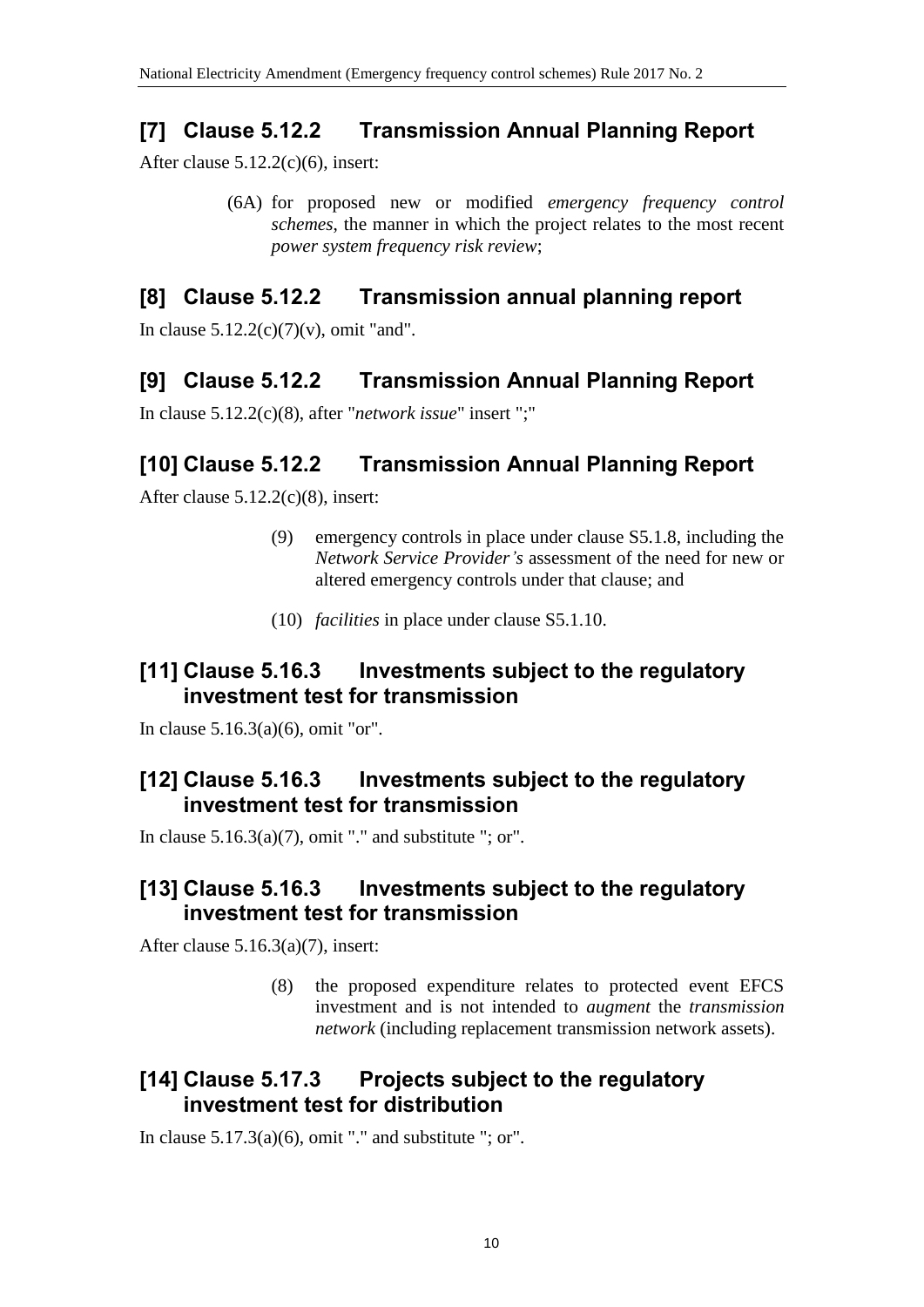## **[15] Clause 5.17.3 Projects subject to the regulatory investment test for distribution**

After clause 5.17.3(a)(6), insert:

(7) the proposed expenditure relates to protected event EFCS investment and is not intended to *augment* a *network*.

### **[16] New Rule 5.20A Frequency management planning**

After clause 5.20.6, insert:

#### **5.20A Frequency management planning**

#### **5.20A.1 Power system frequency risk review**

- (a) *AEMO* must, through a *power system frequency risk review* under this rule, review:
	- (1) *non-credible contingency events* the occurrence of which *AEMO* expects would be likely to involve uncontrolled increases or decreases in *frequency* (alone or in combination) leading to *cascading outages*, or *major supply disruptions*;
	- (2) current arrangements for management of the *non-credible contingency events* described in sub-paragraph (1); and
	- (3) options for future management of those events.
- (b) the options referred to in subparagraph  $(a)(3)$  may include:
	- (1) new or modified *emergency frequency control schemes*;
	- (2) declaration of the event as a *protected event*;
	- (3) *network augmentation*; and
	- (4) non-*network* alternatives to *augmentation*.
- (c) a *power system frequency risk review* must:
	- (1) identify *non-credible contingency events* referred to in paragraph (a) that *AEMO* considers should be priorities for assessment having regard to:
		- (i) the likely *power system security* outcomes if the event occurs;
		- (ii) the likelihood of the event occurring;
		- (iii) whether in *AEMO's* opinion there are reasonably likely to be options for management of the event that are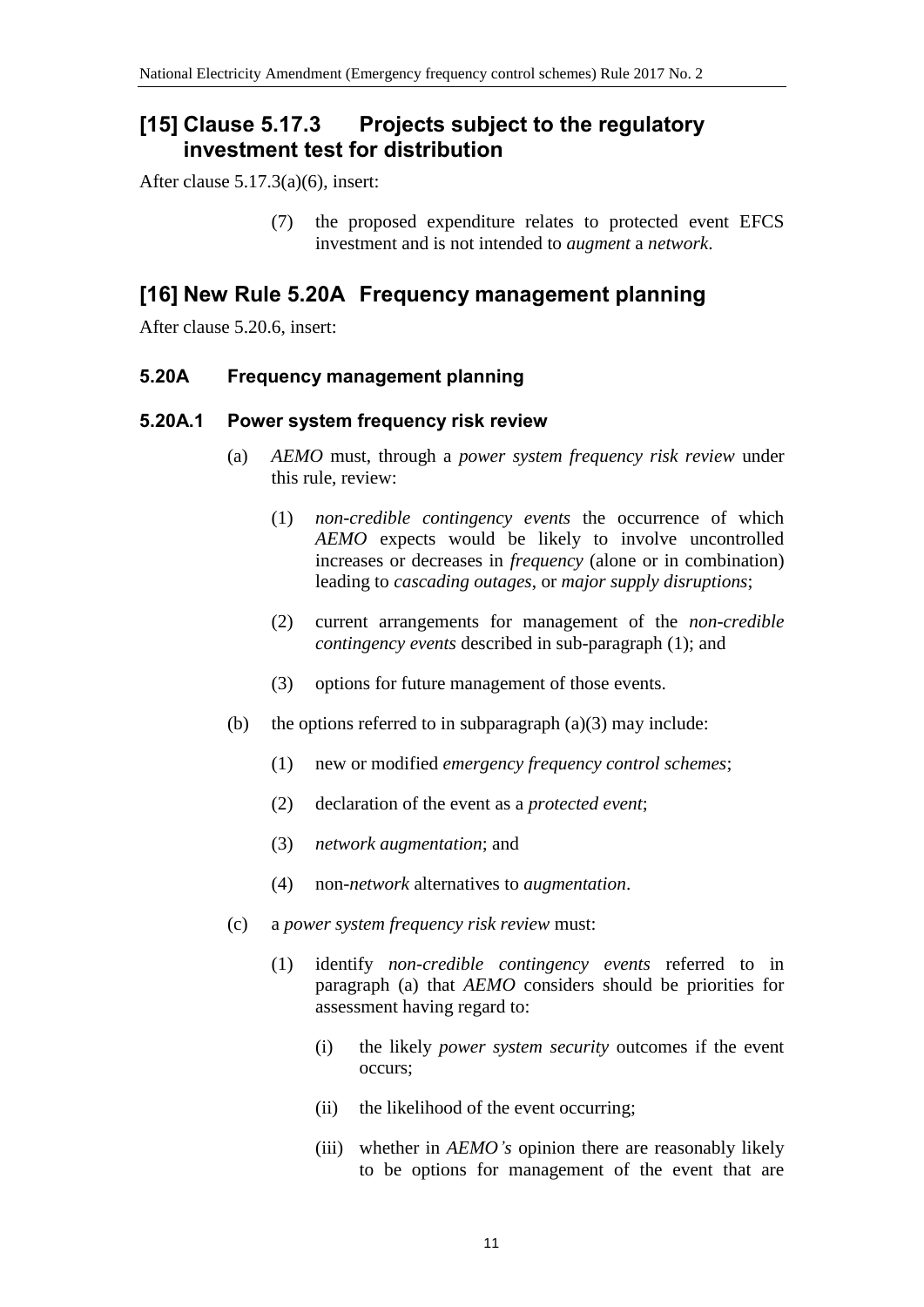technically feasible, and (on the basis of *AEMO's* preliminary assessment of the estimated costs and benefits of that option) are economically feasible; and

- (iv) other factors that *AEMO* considers relevant;
- (2) for events identified under subparagraph (1):
	- (i) assess options for future management of the event that are technically and economically feasible;
	- (ii) assess the expected costs and time for implementation of each option and any other factors that *AEMO* considers should be taken into account in selecting a recommended option; and
	- (iii) identify the recommended option or range of options;
- (3) for current *protected events*:
	- (i) assess the adequacy and costs of the arrangements for management of the event;
	- (ii) consider whether to recommend a request to the *Reliability Panel* to revoke the declaration of the event as a *protected event*; and
	- (iii) except where a recommendation is to be made under subparagraph (ii), identify any need for changes to the arrangements for management of the event and where applicable, identify the options for change and in relation to each option, the matters referred to in subparagraphs  $(2)(ii)$  and  $(iii)$ ; and
- (4) assess the performance of existing *emergency frequency control schemes* and identify any need to modify the scheme.

#### **5.20A.2 Power system frequency risk review process**

- (a) *AEMO* must undertake a *power system frequency risk review* at least every two years.
- (b) *AEMO* must put in place arrangements it considers appropriate to consult with and take into account the views of *Transmission Network Service Providers* in the conduct of a *power system frequency risk review*.
- (c) Where *AEMO* is considering a new or modified *emergency frequency control scheme*, *AEMO* must consult with *Distribution Network Service Providers* whose *distribution system* is likely to be directly affected by the scheme.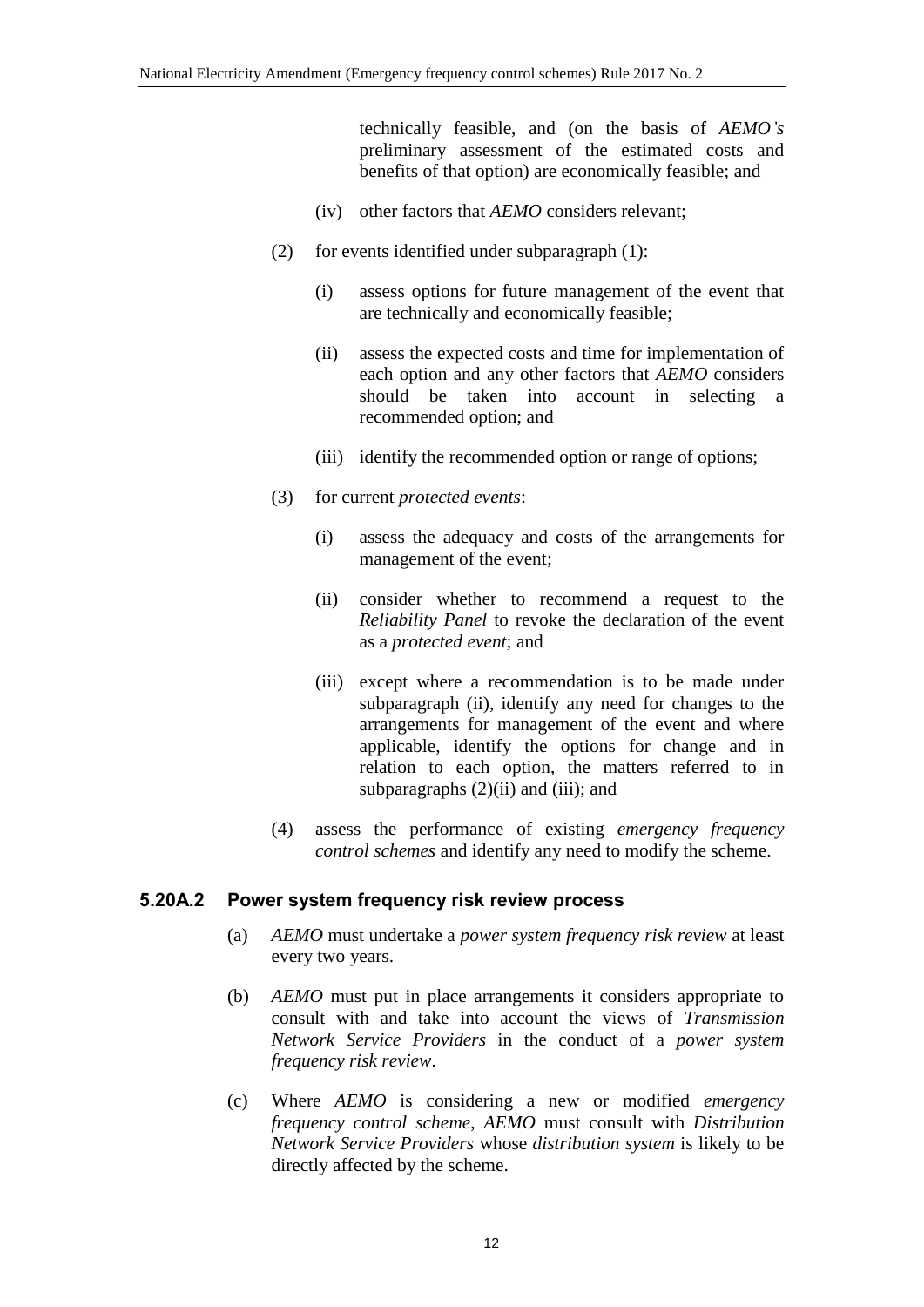(d) When undertaking a *power system frequency risk review*, *AEMO* may consult with any other parties it considers appropriate, including without limitation, *Jurisdictional System Security Coordinators*.

#### **5.20A.3 Power system frequency risk review report**

- (a) On completion of a *power system frequency risk review*, *AEMO* must publish a draft report setting out its findings and recommendations on the matters set out in clause 5.20A.1, and invite written submissions to be made within a period of at least 10 *business days* specified in the invitation. *AEMO* must publish its final report as soon as reasonably practicable following the receipt of submissions.
- (b) Where a *power system frequency risk review* identifies the need for a new or modified *emergency frequency control scheme* (alone or in combination with the declaration of a *protected event*) the report under this clause must:
	- (1) specify the areas of the *power system* to which the *emergency frequency control scheme* will apply and whether it is an *over frequency scheme*, *under frequency scheme*, or both; and
	- (2) include the anticipated time required to design, procure and commission the new or modified scheme.
- (c) Where, as the result of a *power system frequency risk review*, *AEMO* recommends seeking declaration or revocation of a *non-credible contingency event* as a *protected event*, the report under this clause must include the proposed timetable for submission of a request to the *Reliability Panel* under clause 5.20A.4 or clause 5.20A.5 (as applicable).

### **5.20A.4 Request for protected event declaration**

- (a) *AEMO* must develop and submit to the *Reliability Panel* a request for declaration of a *non-credible contingency event* as a *protected event* in accordance with the recommendations of a *power system frequency risk review* and taking into account any guidelines issued by the *Reliability Panel* under clause 8.8.1(a)(2d) as to the timing and content of requests under this clause.
- (b) A request under this clause must include:
	- (1) information explaining the nature and likelihood of the *non-credible contingency event* and the consequences for the *power system* if the event were to occur including *AEMO's* estimate of *unserved energy*;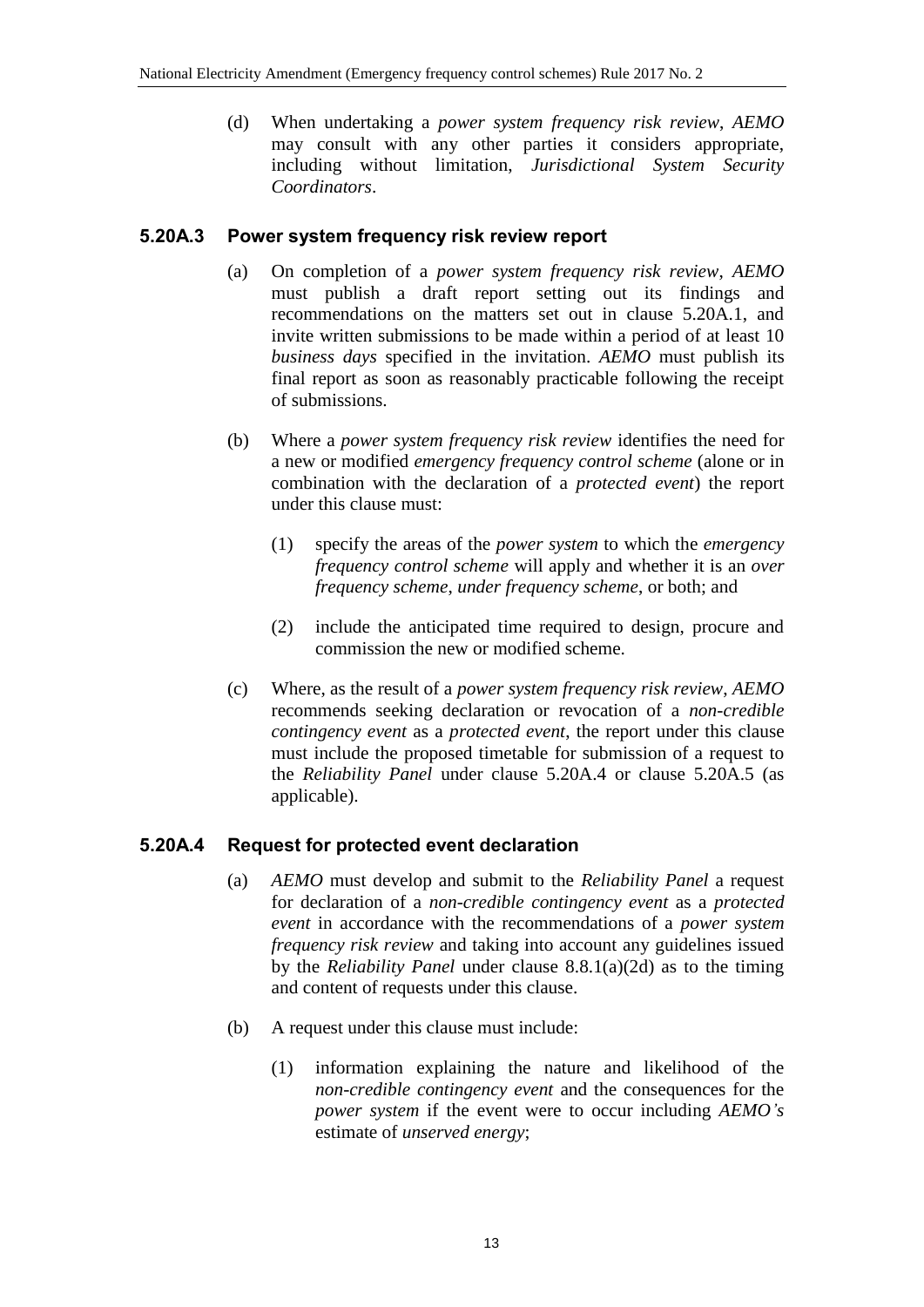- (2) options for managing the *non-credible contingency event* as a *protected event*, *AEMO's* recommended option or range of options and the rationale for the recommendation;
- (3) for each recommended option under subparagraph (2), *AEMO*'s estimate of the additional costs to operate the *power system* in accordance with the *power system* security principles in clause 4.2.6 if the event is declared to be a *protected event* including a description of the mechanisms that may be used;
- (4) where a recommended option for managing the *non-credible contingency event* includes a new or modified *emergency frequency control scheme*:
	- (i) the *target capabilities* proposed to be included in the *protected event EFCS standard* for the scheme, the rationale for the proposed *target capabilities* and the corresponding expected *power system security* outcomes including *AEMO's* estimate of *unserved energy* associated with operation of the scheme; and
	- (ii) *AEMO's* estimate of the costs to procure and commission the scheme and maintain its availability and performance, including upfront costs and ongoing maintenance costs;
- (5) *AEMO's* proposals for other matters that may be determined by the Reliability Panel under clause 8.8.4 in connection with the request; and
- (6) other information *AEMO* considers reasonably necessary to assist the *Reliability Panel* to consider the request.

#### **5.20A.5 Request to revoke a protected event declaration**

- (a) If *AEMO* recommends in a *power system frequency risk review* that a *non-credible contingency event* should no longer be managed as a *protected event*, *AEMO* must submit to the *Reliability Panel* a request to revoke the declaration of a *non-credible contingency event* as a *protected event* in accordance with the recommendations of the *power system frequency risk review*.
- (b) A request under this clause must include:
	- (1) information explaining the nature of the *non-credible contingency event* and the consequences for the *power system* if the event were to cease to be managed as a *protected event*; and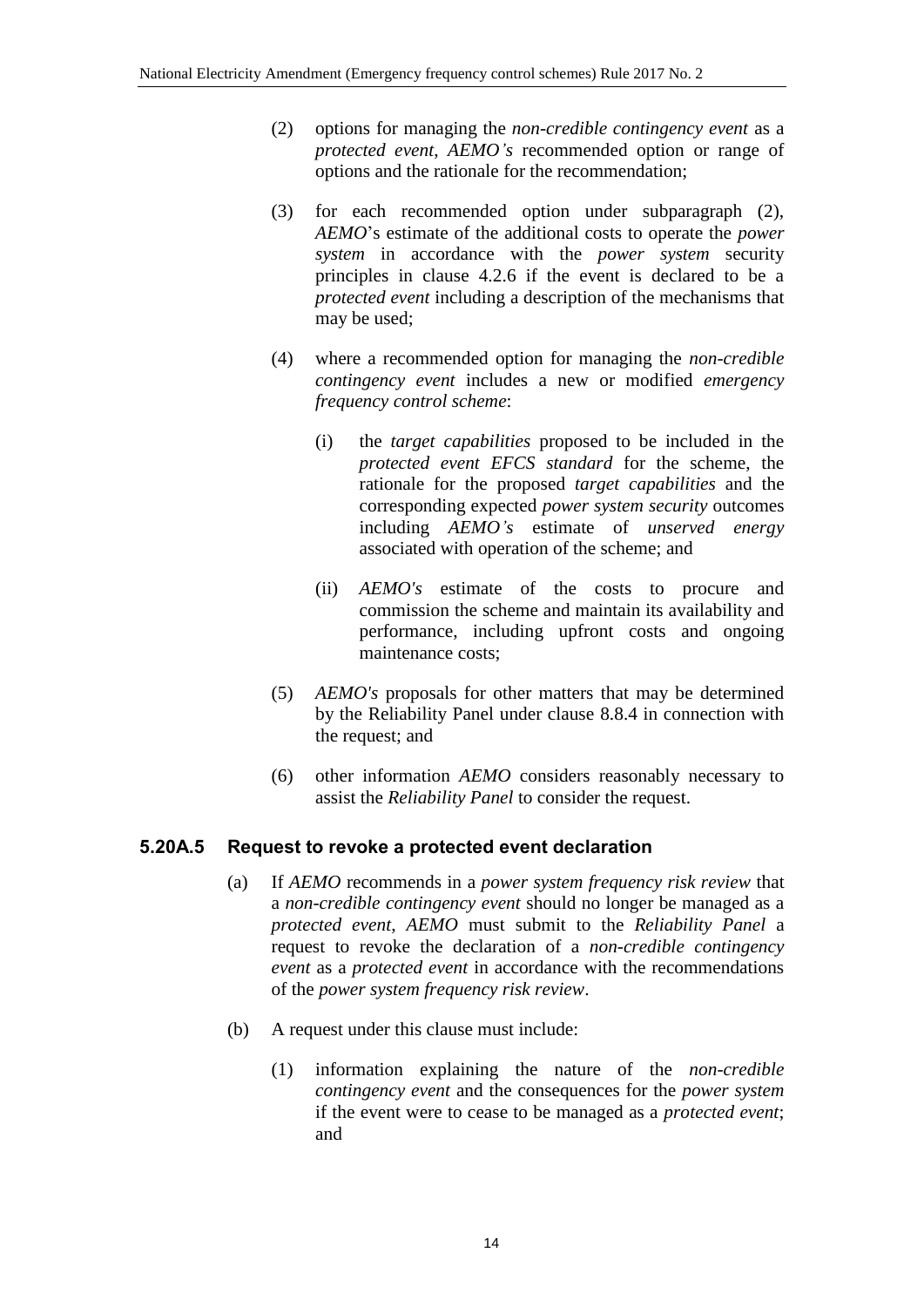(2) other information *AEMO* considers reasonably necessary to assist the *Reliability Panel* to consider the request.

## **[17] Clause S5.1a.3 System stability**

In clause s5.1a.3(a), after "*credible contingency event*" insert "or *protected event*; and".

## **[18] Clause S5.1a.3 System stability**

In clause S5.1a.3(c), after "*credible contingency event*" insert "or any *protected event*."

## **[19] Clause S5.1a.7 Voltage unbalance**

In clause S5.1a.7, after "*credible contingency event*" insert "or *protected event*,".

# **[20] Table S5.1a.1**

In Table S5.1a.1, column 3, after "credible contingency event" insert "or protected event".

## **[21] Clause S5.1.3 Frequency variations**

Omit clause S5.1.3 and substitute:

A *Network Service Provider* must ensure that within the *extreme frequency excursion tolerance limits* all of its *power system* equipment will remain in service unless that equipment is required to be switched to give effect to manual *load shedding* in accordance with clause S5.1.10, or is required by *AEMO* to be switched for operational purposes or is required to be switched or *disconnected* for operation of an *emergency frequency control scheme*.

Sustained operation outside the *extreme frequency excursion tolerance limits* need not be taken into account by *Network Service Providers* in the design of *plant* which may be *disconnected* if this is necessary for the protection of that *plant*.

## **[22] Clause S5.1.4 Magnitude of power frequency voltage**

In clause S5.1.4(b)(1) after "*credible contingency event*" insert "or *protected event*".

## **[23] Clause S5.1.4 Magnitude of power frequency voltage**

In clause S5.1.4 omit the words "The agreement may include a different target range in the satisfactory operating state and after a credible contingency event (and how these target ranges may be required to vary with loading)." and substitute: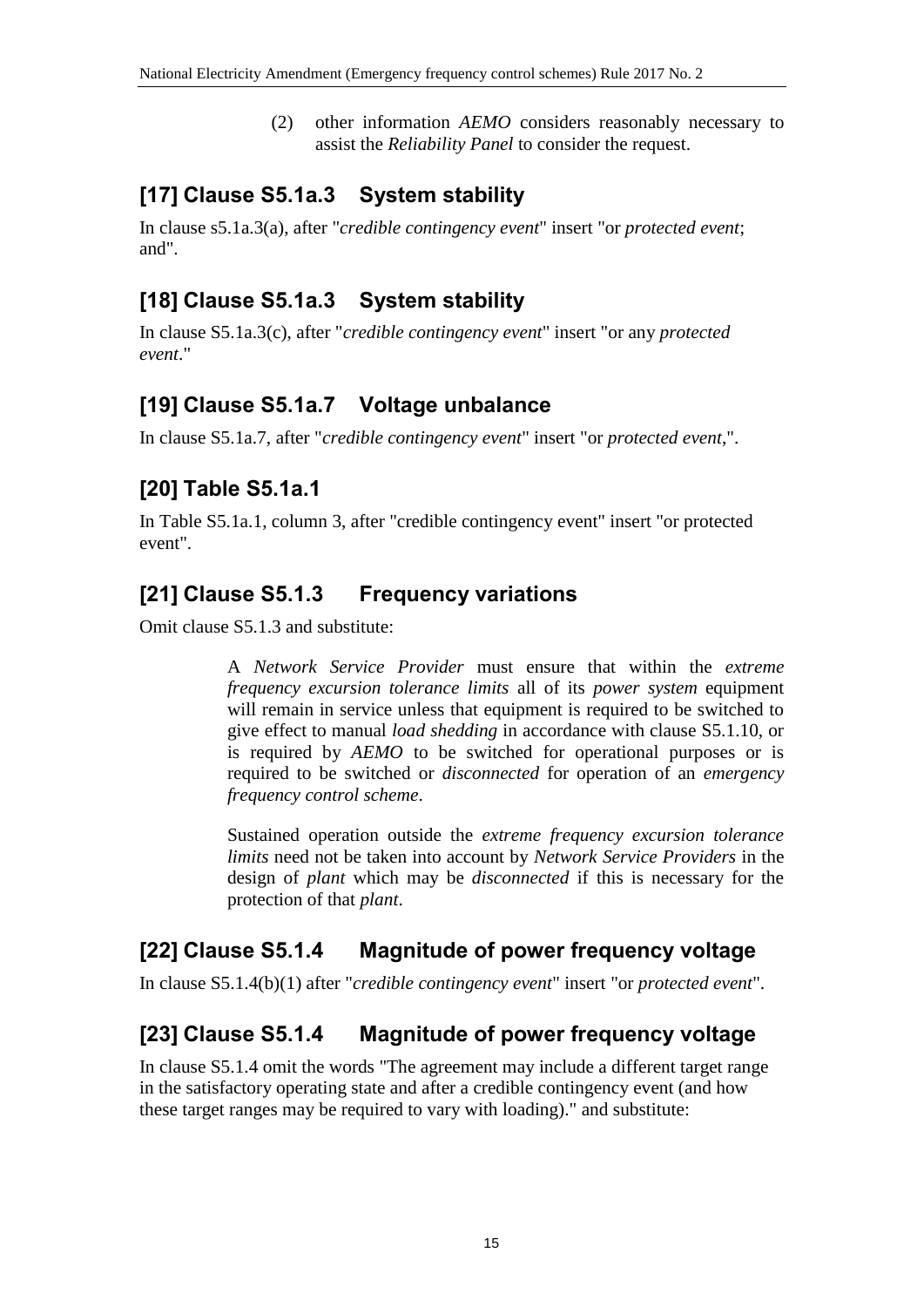The agreement may include a different target range in the *satisfactory operating state* and after a *credible contingency event* or *protected event* (and how these target ranges may be required to vary with *loading*).

# **[24] Clause S5.1.8 Stability**

In clause S5.1.8, after "*credible contingency event*" insert "or any *protected event*" wherever occurring.

# **[25] Clause S5.1.8 Stability**

In clause S5.1.8 omit the second last paragraph and substitute:

In planning a *network* a *Network Service Provider* must consider *non-credible contingency events* such as *busbar* faults which result in tripping of several circuits, uncleared faults, double circuit faults and multiple contingencies which could potentially endanger the stability of the *power system*. In those cases where the consequences to any *network* or to any *Registered Participan*t of such events are likely to be severe disruption a *Network Service Provider* and/or a *Registered Participant* must in consultation with *AEMO*, install, maintain and upgrade emergency controls within the *Network Service Provider's* or *Registered Participant's* system or in both, as necessary, to minimise disruption to any *transmission* or *distribution network* and to significantly reduce the probability of cascading failure.

## **[26] Clause 5.1.10 Load and network control facilities**

Omit clause S5.1.10, including the heading, and substitute:

#### **S5.1.10 Load, generation and network control facilities**

### **S5.1.10.1 General**

Each *Network Service Provider* in consultation with *AEMO* must ensure that:

- (a) sufficient *load* is under the control of underfrequency relays or other *facilities* where required to minimise or reduce the risk that in the event of the sudden, unplanned simultaneous occurrence of multiple *contingency events*, the *power system frequency* moves outside the *extreme frequency excursion tolerance limits*;
- (b) where determined to be necessary, sufficient *load* is under the control of undervoltage relays to minimize or reduce the risk of voltage collapse on the occurrence of multiple *contingency events*; and
- (c) there is sufficient *load* under manual control either locally or from remotely located *control centres* to allow the *load shedding*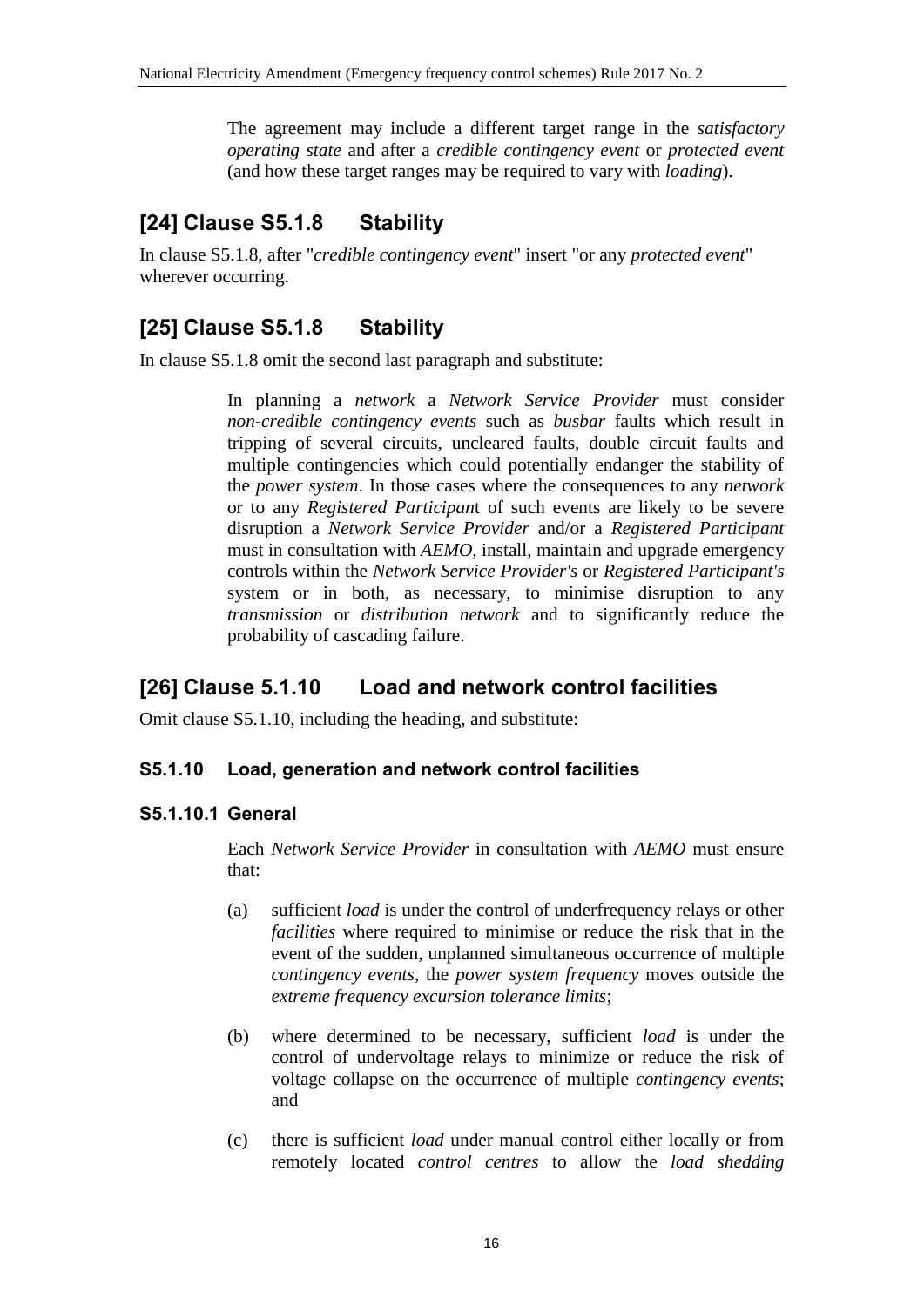*procedures* to be implemented on instruction from *AEMO* to enable *AEMO* to maintain *power system security*.

A *Network Service Provider* may require *load shedding* arrangements to be installed to cater for abnormal operating conditions including abnormal operating conditions in which *emergency frequency control schemes* are intended to operate.

*Transmission Network Service Providers* and *connected Distribution Network Service Providers* must cooperate to agree arrangements to implement *load shedding*. The arrangements may include the opening of circuits in either a *transmission* or *distribution network*.

The *Transmission Network Service Provider* must specify, in the *connection agreement*, control and monitoring requirements to be provided by a *Distribution Network Service Provider* for *load shedding facilities* including *emergency frequency control schemes*.

## **[27] New Clause S5.1.10.1aEmergency frequency control schemes**

After clause S5.1.10.1, insert:

#### **Clause S5.1.10.1a Emergency frequency control schemes**

- (a) A *Network Service Provider* must:
	- (1) cooperate with *AEMO* in the conduct of *power system frequency risk reviews* and provide to *AEMO* all information and assistance reasonably requested by *AEMO* in connection with *power system frequency risk reviews*; and
	- (2) provide to *AEMO* all information and assistance reasonably requested by *AEMO* for the development and review of *EFCS settings schedules*.
- (b) Where a *protected event EFCS standard* has been determined for an *emergency frequency control scheme* applicable in respect of a *Network Service Provider's transmission* or *distribution system*, the *Network Service Provider* must:
	- (1) design, procure, commission, maintain, monitor, test, modify and report to *AEMO* in respect of, the *emergency frequency control scheme*;
	- (2) perform its obligations under subparagraph (1) so as to achieve the availability and operation of the scheme in accordance with the *protected event EFCS standard;* and
	- (3) coordinate with *AEMO* in relation to the monitoring and testing of the scheme once it is in operation.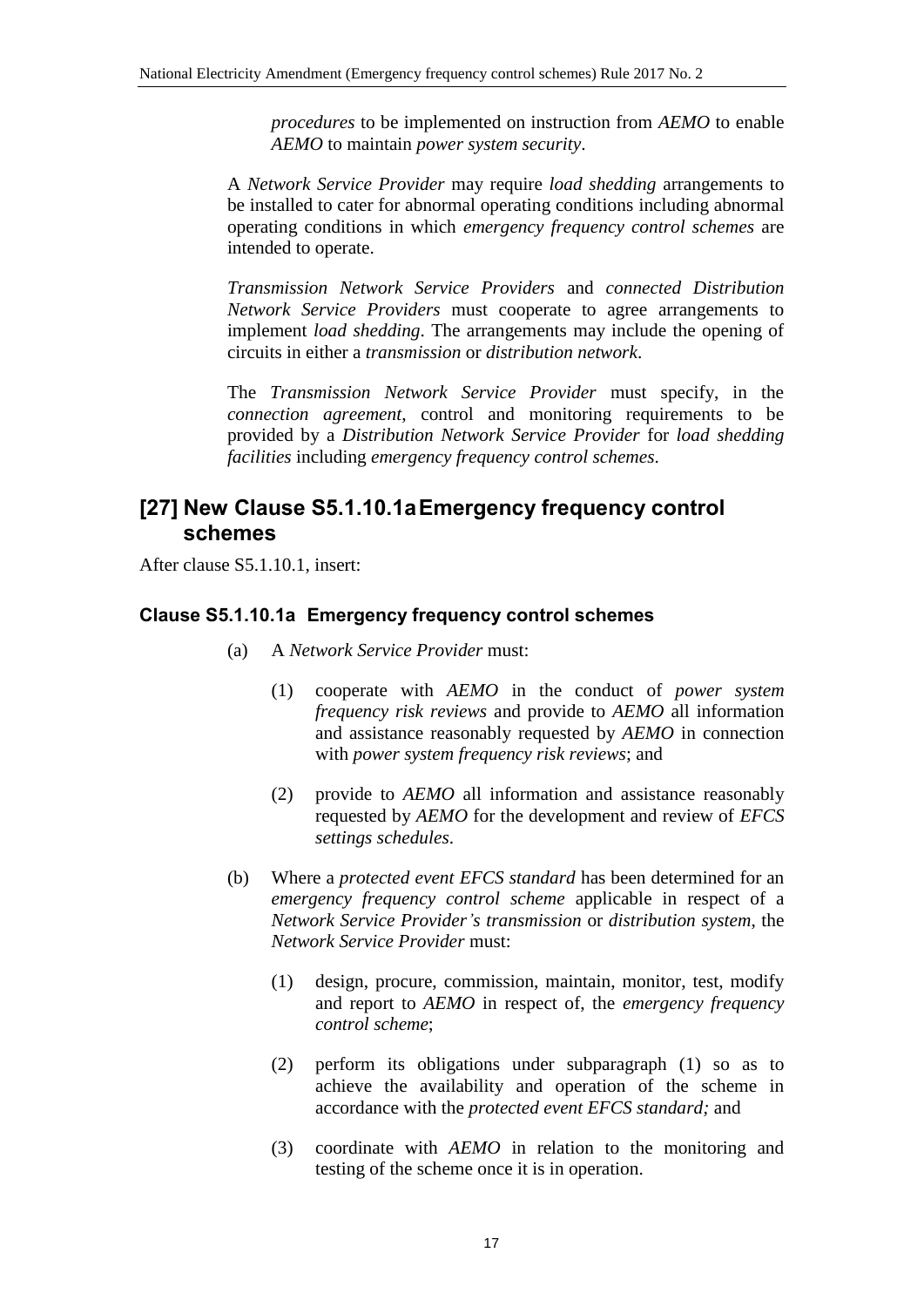- (c) A *Network Service Provider* must use reasonable endeavours to achieve commissioning of a new or upgraded *emergency frequency control scheme* within the time contemplated by the relevant *power system frequency risk review* or, where applicable, *AEMO's* request to the *Reliability Panel* for declaration of a *non-credible contingency event* as a *protected event* and the decision of the *Reliability Panel* with respect to that request.
- (d) For an *over frequency scheme*:
	- (1) a *Network Service Provider* must identify which elements of the scheme (if any) can be implemented by *facilities* provided by a *Generator* for the *Generator's generating unit* or by modification to the *facilities* of the *Generator* or by changes to the settings of *protection systems* or *control systems* for the *Generator's generating units*.
	- (2) Where those opportunities are identified, the *Network Service Provider* must notify the *Generator* concerned of the opportunity and must request the *Generator* to negotiate with the *Network Service Provider* to reach agreement on the modifications to be made and the other arrangements required by the *Network Service Provider* to comply with its obligations with respect to the scheme (including commissioning, testing, monitoring and future modification).
	- (3) If the *Generator* declines the request, or if the *Generator* agrees to the request but good faith negotiations do not result in agreement being reached in a reasonable time (having regard to the implementation timetable for the scheme), the *Network Service Provider* may make other arrangements to implement the relevant elements of the scheme.
	- (4) If the *Generator* accepts the request, the *Generator* and the *Network Service Provider* must each negotiate in good faith with respect to the matters referred to above.
- (e) Nothing in paragraph (d) is intended to prevent the exercise of rights under a connection agreement.
- (f) Nothing in paragraph (d) is intended to constitute or require an application to connect for the purposes of rule 5.3 or rule 5.3A. If clause 5.3.9 applies in respect of alterations for an *over frequency scheme* the subject of negotiations under paragraph (d), the *Network Service Provider* cannot charge a fee under clause 5.3.9(e) for assessment of a submission in respect of those alterations.

# **[28] Clause S5.1.10.2 Distribution Network Service Providers**

Omit clauses S5.1.10.2(b) and (c) and substitute: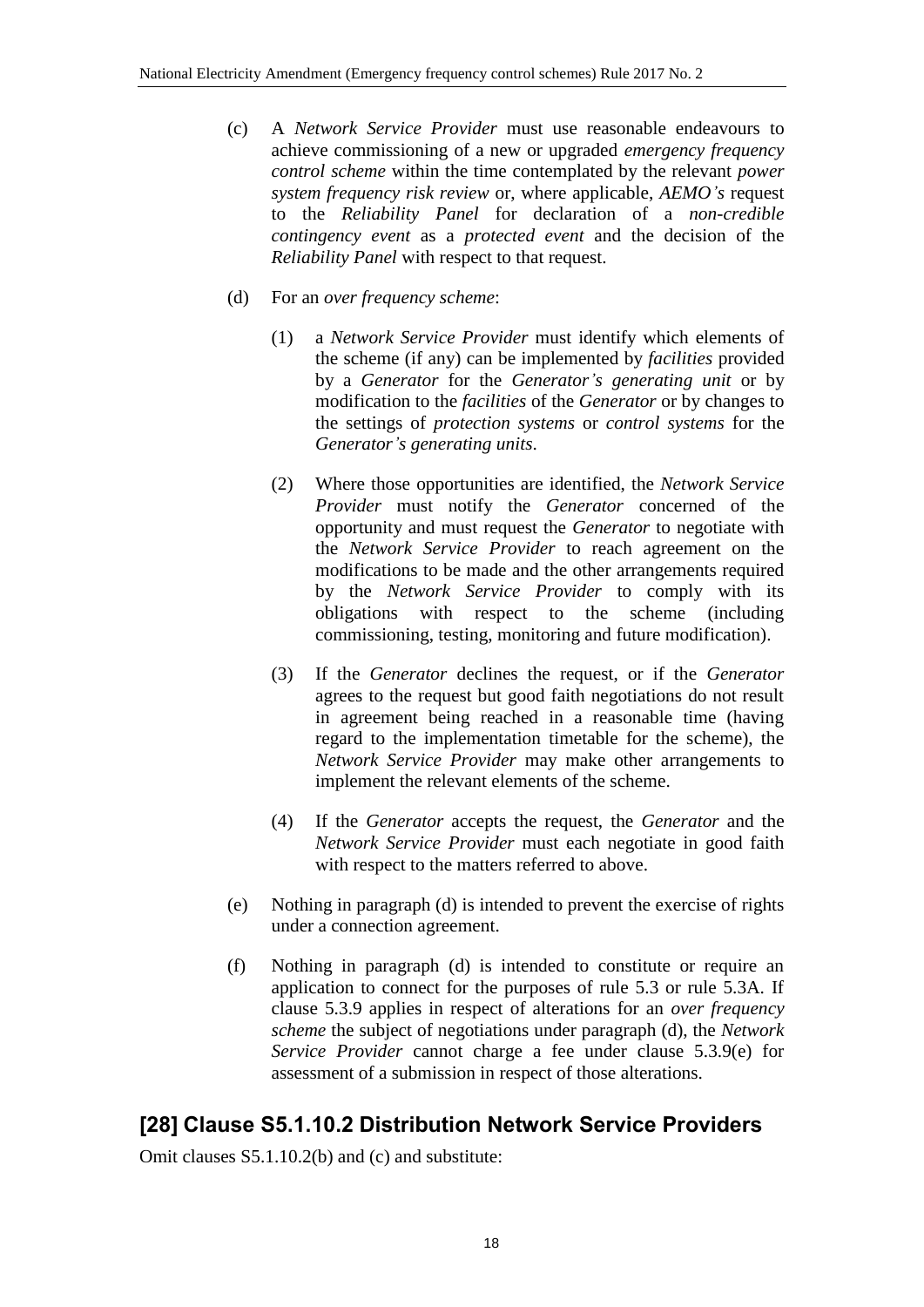- (b) in accordance with the provisions of the relevant *connection agreement*, co-operate with the *Transmission Network Service Providers* in conducting periodic functional testing of the *facilities* and *emergency frequency control schemes*, which must not require *load* to be *disconnected*;
- (c) apply *frequency* settings to relays or other *facilities* as determined by *AEMO* in consultation with the *Network Service Provider*; and

### **[29] Clause S5.1.10.3 Transmission Network Service Providers**

Omit clause S5.1.10.3(a), and substitute:

(a) conduct periodic functional tests of the *load shedding facilities* and *emergency frequency control schemes*; and

## **[30] Clause S5.2.2 Application of Settings**

In clause S5.2.2, omit the second paragraph and substitute:

If a *Generator* seeks approval from the *Network Service Provider* to apply or change a setting, then (except in the case of settings to be applied or changed by the *Generator* in connection with an *emergency frequency control scheme*) approval must not be withheld unless the *Network Service Provider* or, if the requirement is one that would involve *AEMO* under clause 5.3.4A(c) of the *Rules*, *AEMO*, reasonably determines that the changed setting would cause the *generating unit* to not comply with the relevant *performance standard* or cause an *inter-regional* or *intra-regional power transfer capability* to be reduced.

### **[31] Clause S5.2.5.8 Protection of generating systems from power system disturbances**

Omit clause S5.2.5.8(e)(3) and substitute:

(3) where the *generating system* is automatically *disconnected* under paragraph (a), clause S5.2.5.9 or by an *emergency frequency control scheme*;

### **[32] Clause S5.3.10 Load shedding facilities**

In clause S5.3.10, omit the second paragraph and substitute:

*Load shedding procedures* may be applied by *AEMO*, or *EFCS settings schedules* may be determined, in accordance with the provisions of clause 4.3.2 of the *Rules* for the shedding of all *loads* including *sensitive loads*.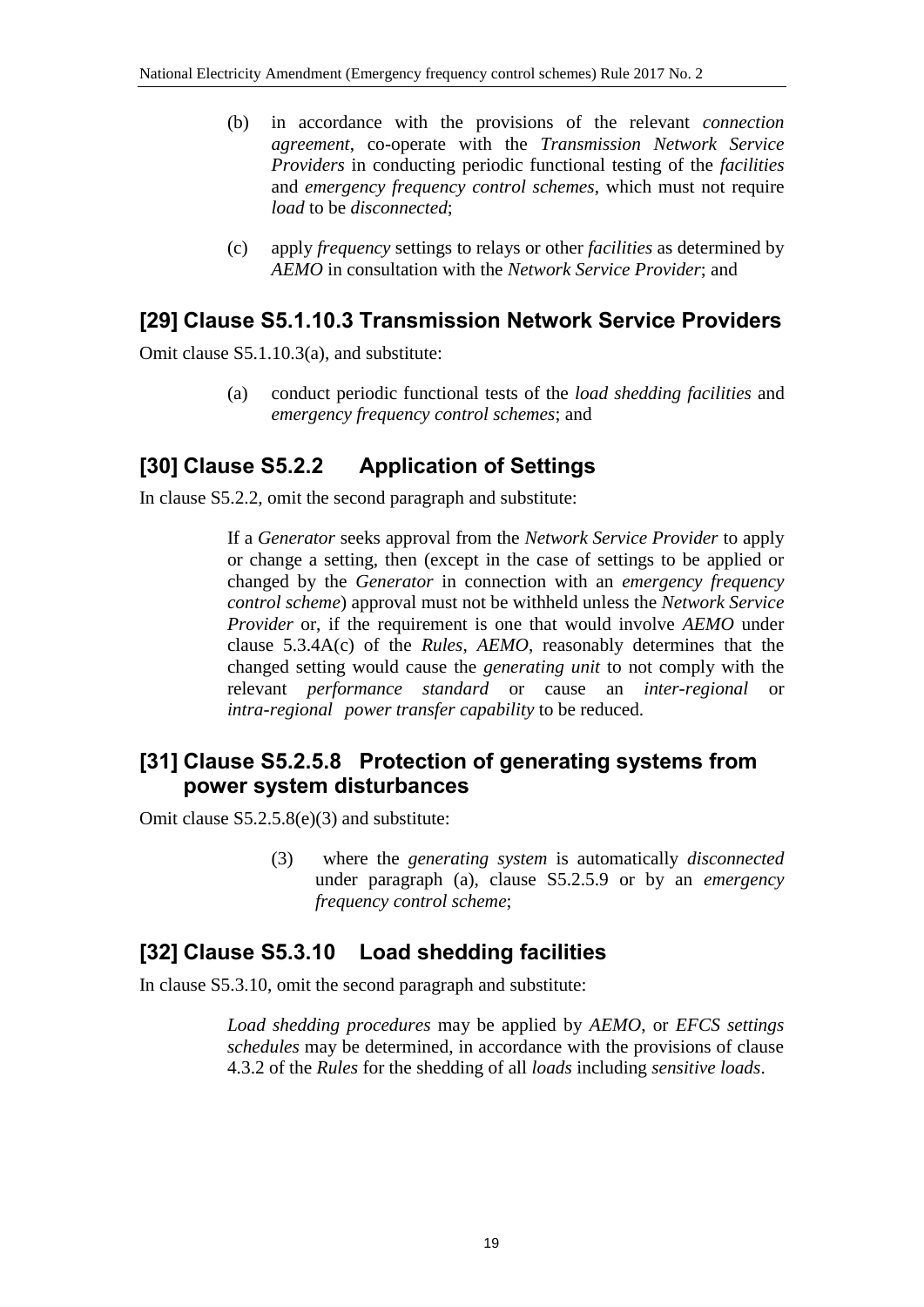### <span id="page-19-0"></span>**Schedule 4 Amendment to the National Electricity Rules**

[\(Clause 6\)](#page-1-3)

### **[1] Clause 8.8.1 Purpose of Reliability Panel**

After clause 8.8.1(a)(2b), insert:

- (2c) on the advice of *AEMO*, determine which *non-credible contingency events* are to be *protected events* and any conditions applicable to the determination;
- (2d) if the *Reliability Panel* considers it necessary or desirable, determine guidelines for *power system frequency reviews* conducted by *AEMO* under clause 5.20A.1; requests for *protected event* declaration by *AEMO* under clause 5.20A.4; or the *Reliability Panel's* determination of *protected events* under clause 8.8.4;

## **[2] Clause 8.8.1 Purpose of Reliability Panel**

In clause 8.8.1(a)(5), after "8.8.1(a)(1b), (2)" insert ", (2c)".

### **[3] Clause 8.8.1 Purpose of Reliability Panel**

After clause 8.8.1(c), insert:

(d) A request for declaration of a *protected event*, or revocation of a declaration, may only be made, and must be determined, in accordance with clause 8.8.4.

## **[4] Clause 8.8.3 Reliability Panel review process**

In clause 8.8.3(aa), omit "system restart standard" and substitute "*system restart standard*".

## **[5] New Clause 8.8.4 Determination of protected events**

After clause 8.8.3, insert:

### **8.8.4 Determination of protected events**

- (a) A request for declaration of a *non-credible contingency event* as a *protected event* or for the revocation of such a declaration may only be submitted by *AEMO*. The request must be in accordance with clause 5.20A.4 or clause 5.20A.5 as applicable.
- (b) The *Reliability Panel* must comply with the *Rules consultation procedures* in relation to the determination of each request under paragraph (a).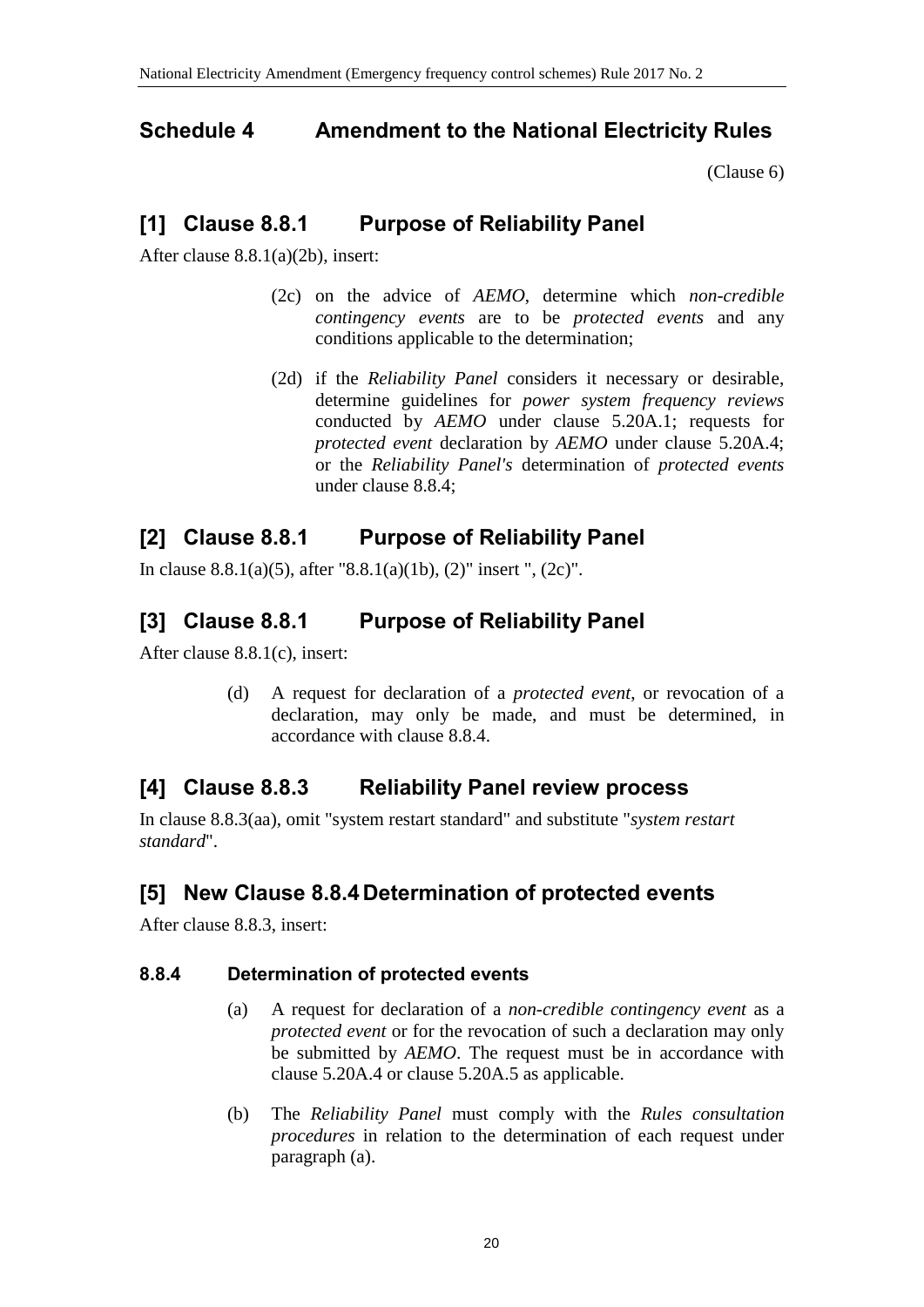- (c) In determining the request, the *Reliability Panel* must have regard to the information provided by *AEMO* in the request and may request further information or obtain such technical advice or assistance from time to time as it thinks appropriate including, without limitation, information, advice or assistance from *AEMO* and any *Registered Participant*.
- (d) In determining the request, the *Reliability Panel* may undertake its own assessment of the costs and benefits of managing the *non-credible* contingency event as a *protected event*, including:
	- (1) costs to operate the *power system* in a *secure operating state* if the event is declared;
	- (2) costs associated with any proposal for a new or modified *emergency frequency control scheme* or other *network* investment in connection with managing the event;
	- (3) the benefits of mitigating the consequences of the event occurring by managing it as a *protected event*.
- (e) In making a determination that declares a *non-credible contingency event* to be a *protected event* or revokes that declaration, the *Reliability Panel* must have regard to the *national electricity objective*.
- (f) When the *Reliability Panel* makes a determination under this clause, then subject to the provisions in the *Rules* applicable to *protected events*, the *Reliability Panel* may at the same time determine any other matters that the *Reliability Panel* considers necessary or appropriate in relation to the *protected event*, which may include:
	- (1) provision for the declaration of the *protected event* or the revocation of a declaration to come into effect at a future time, which may be a specified date or may be determined by reference to matters specified in the determination, such as the commissioning of a new or modified *emergency frequency control scheme* or the satisfaction of other conditions specified in the determination;
	- (2) matters relating to the availability and operation of an *emergency frequency control scheme*;
	- (3) matters relating to *AEMO's* operation of the *power system* for that *protected event*; and
	- (4) changes to the principles and guidelines published under clause 8.8.1(a)(2a) to apply in respect of the *protected event* for the purposes of clause 4.2.6(b).
- (g) When the *Reliability Panel* makes a determination under this clause that provides for the availability and operation of a new or modified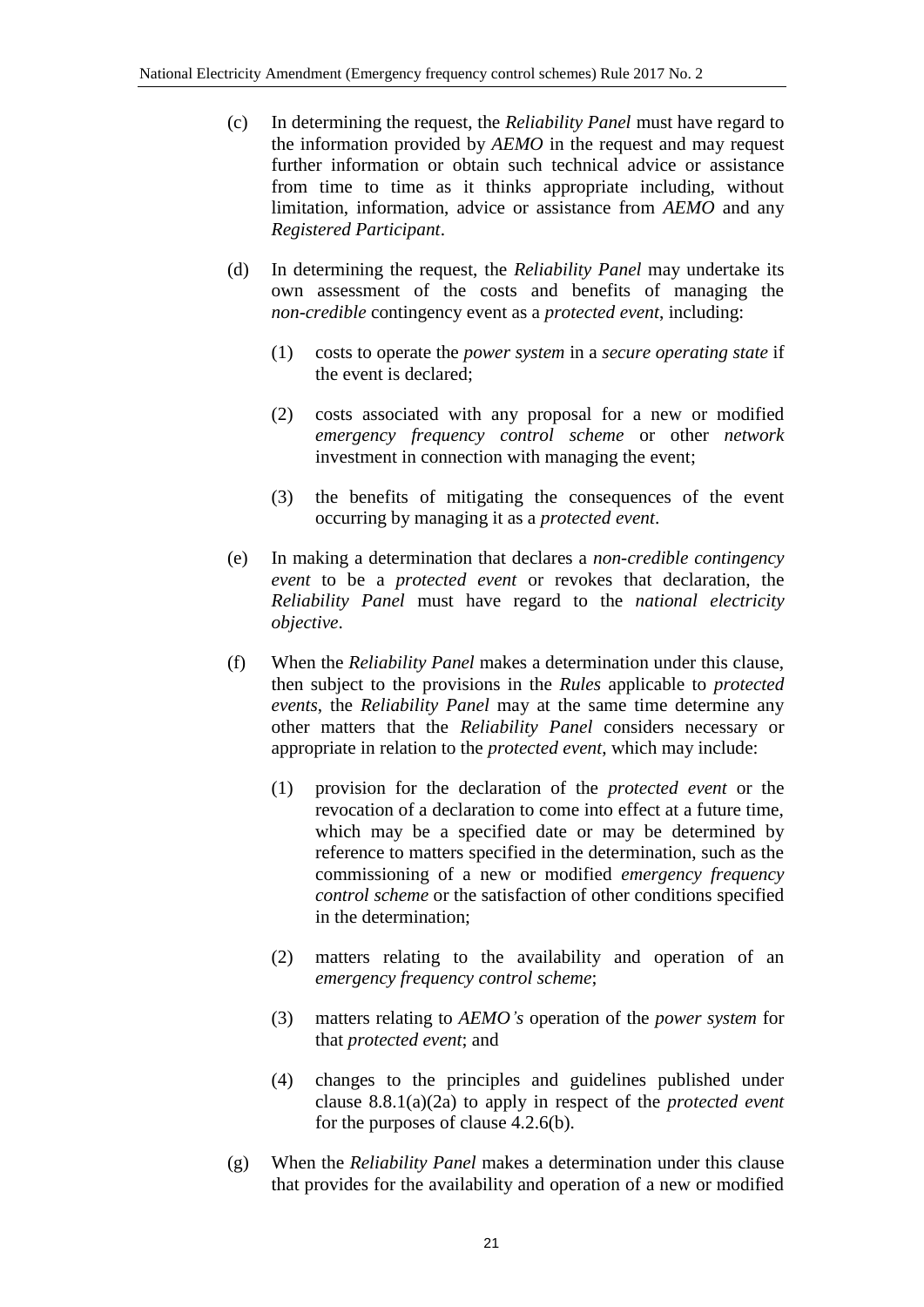*emergency frequency control scheme* in connection with a *protected event*, the *Reliability Panel* must at the same time determine the *protected event EFCS standard* applicable to the scheme.

- (h) The final report of the *Reliability Panel* under the *Rules consultation procedures* must include:
	- (1) if the *Reliability Panel* has determined to make a declaration, the terms of the declaration, any conditions applicable to it and any other matters determined under paragraph (f) or (g);
	- (2) the rationale for the determination, including the costs and benefits that the *Reliability Panel* had regard to and the rationale for any *protected event EFCS standard* determined by the *Reliability Panel*; and
	- (3) where applicable, any other options considered and the corresponding expected *power system security* outcomes and costs and benefits.
- (i) The *Reliability Panel* must maintain and publish a list of all *protected events* (including events that will be *protected events* when the relevant declaration comes into effect) and each *protected event EFCS standard*.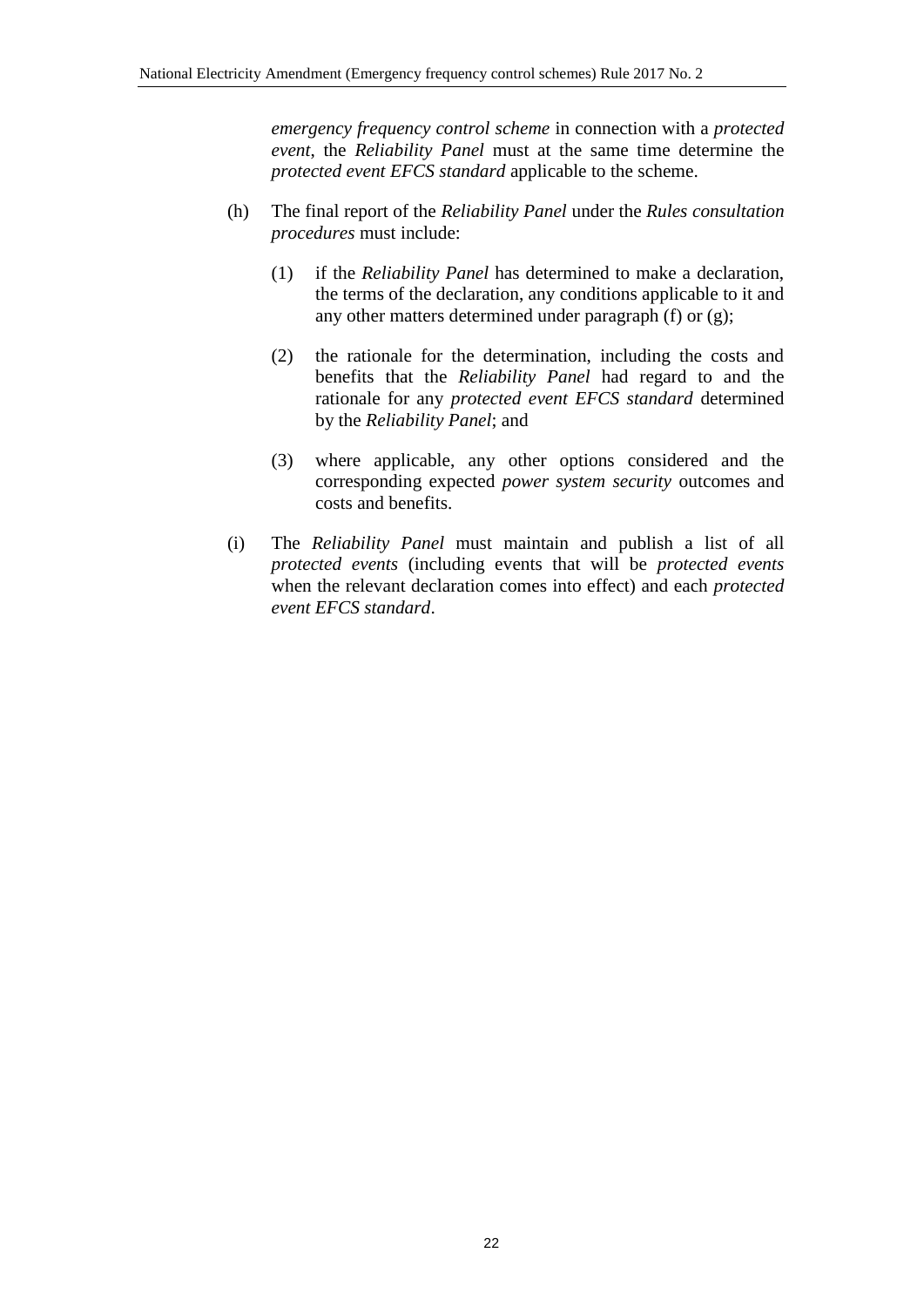## <span id="page-22-0"></span>**Schedule 5 Amendment to the National Electricity Rules**

[\(Clause 7\)](#page-1-4)

# **[1] Chapter 10 New Definitions**

In Chapter 10, insert the following definitions in alphabetical order:

#### *EFCS settings schedule*

The schedules developed by *AEMO* for each *participating jurisdiction* in accordance with clause 4.3.2(h)(2) specifying the settings for *emergency frequency control schemes* affecting *regions* in the *participating jurisdiction*.

#### *emergency frequency control scheme*

*Facilities* for initiating automatic *load shedding* or automatic *generation shedding* to prevent or arrest uncontrolled increases or decreases in *frequency* (alone or in combination) leading to *cascading outages* or *major supply disruptions*.

#### *generation shedding*

*Disconnecting*, or reducing the transfer of *active power* to the *power system* from, one or more *generating systems* or *generating units*.

#### *over frequency scheme*

An *emergency frequency control scheme* with capability to respond when *frequency* is above or climbing above the *normal operating frequency band*.

#### *power system frequency risk review*

A review described in clause 5.20A.1(c).

#### *protected event*

Has the meaning given in clause 4.2.3(f).

#### *protected event EFCS standard*

For an *emergency frequency control scheme* means the standard for the scheme determined by the *Reliability Panel* under clause 8.8.4 setting out:

- (a) a general description of the scheme including how it is proposed to operate and the new, existing or modified *facilities* likely to comprise the scheme; and
- (b) the *target capabilities* applicable to the scheme.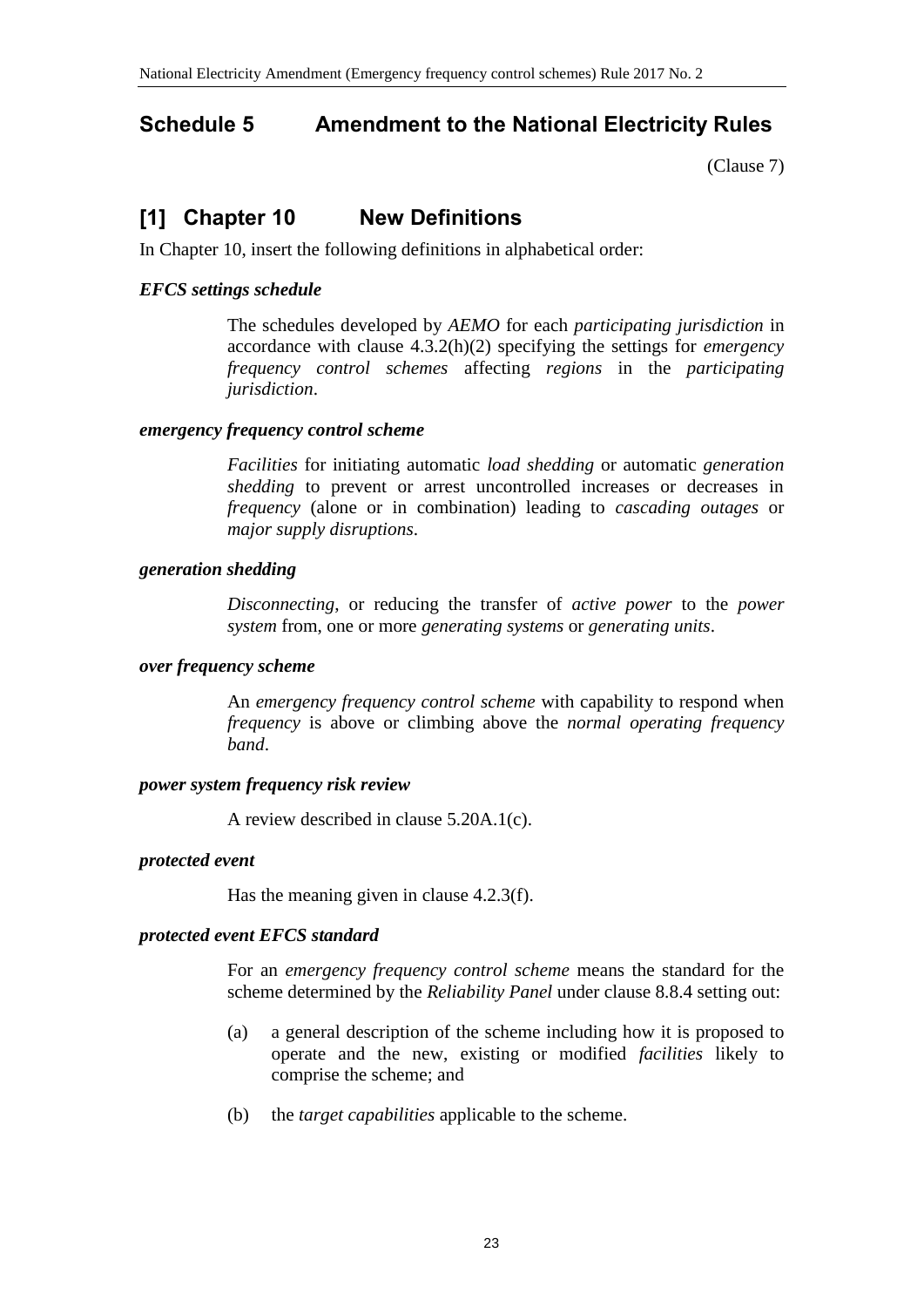#### *target capabilities*

For an *emergency frequency control scheme* means the technical parameters required to define the intended (but not guaranteed) service provided by the scheme which may include:

- (a) *power system* conditions within which the scheme is capable of responding;
- (b) the nature of the scheme's response (*load shedding* or *generation shedding* for the purposes of managing *frequency*);
- (c) the speed of the response;
- (d) the amount of *load shedding* or *generation shedding* that may occur when the scheme responds; and
- (e) capability to dynamically sense *power system* conditions.

#### *under frequency scheme*

An *emergency frequency control scheme* with capability to respond when *power system frequency* is below or falling below the *normal operating frequency band*.

### **[2] Chapter 10 Substituted Definitions**

In Chapter 10, substitute the following definitions:

#### *load shedding*

Reducing or *disconnecting load* from the *power system*.

#### *load shedding procedures*

The procedures developed by *AEMO* for each *participating jurisdiction* in accordance with clause 4.3.2(h)(1) for the implementation of the *load shedding* priority and *sensitive load* priority advised by that *Jurisdictional System Security Coordinator* under clauses 4.3.2(f)(1) and (2).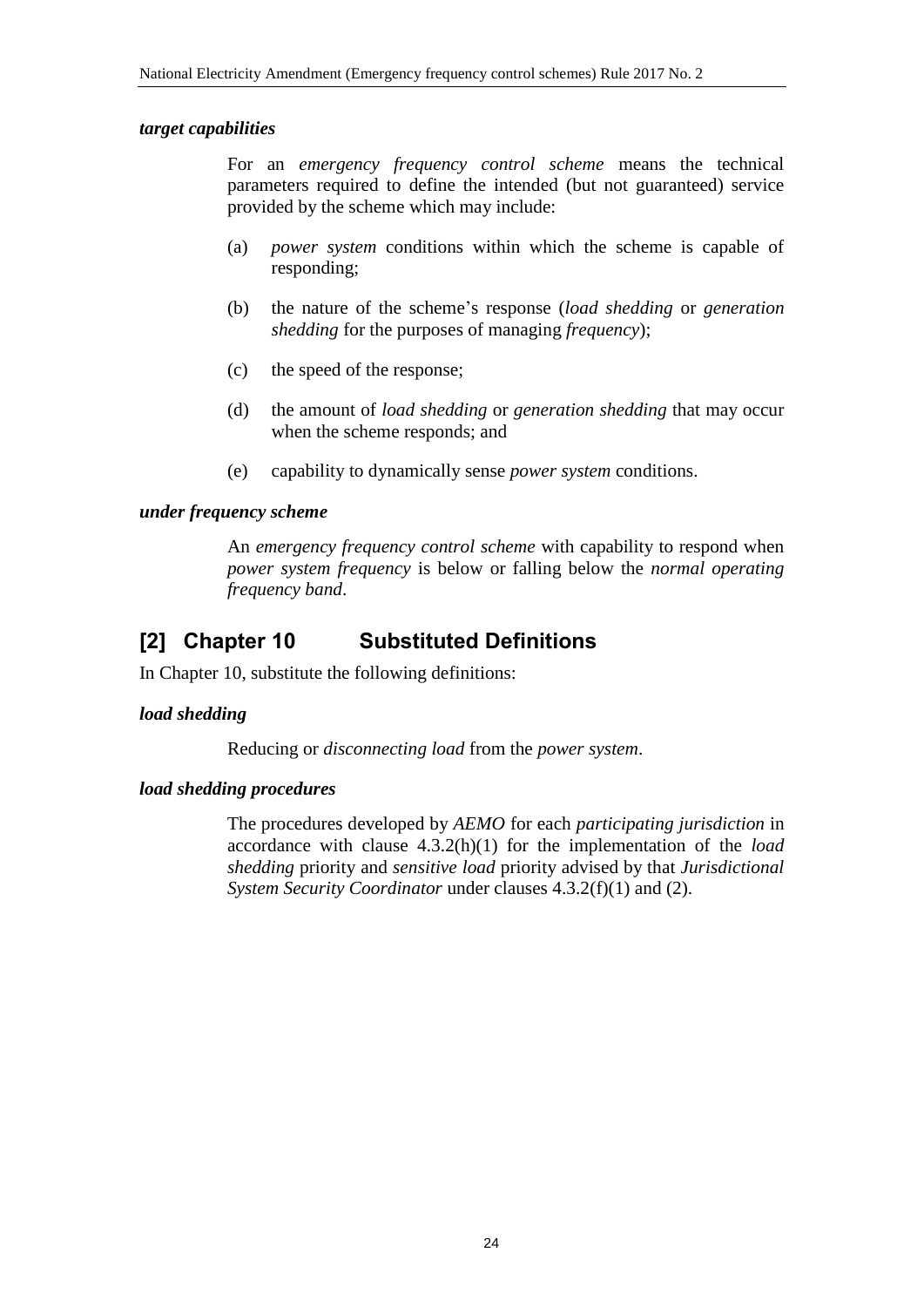### <span id="page-24-0"></span>**Schedule 6 Savings and Transitional Amendments to the National Electricity Rules**

[\(Clause 8\)](#page-1-5)

### **[1] Chapter 11 New Part ZZY**

After rule 11.96 insert:

#### **Part ZZY Emergency Frequency Control Schemes**

#### **11.97 Rules consequent on the making of the National Electricity Amendment (Emergency frequency control schemes) Rule 2017**

#### **11.97.1 Definitions**

For the purposes of this rule 11.97:

**Amending Rule** means the National Electricity Amendment (Emergency frequency control schemes) Rule 2017.

**Commencement Date** means 6 April 2017.

**Interim frequency operating standards for protected events** means the *frequency operating standards* for *protected events* as set out in clause 11.97.2(b).

**new clause 4.3.2(h)(1)** means clause 4.3.2(h)(1) of the *Rules* as in force on and from the Commencement Date.

**new clause 4.3.2(h)(2)** means clause 4.3.2(h)(2) of the *Rules* as in force on and from the Commencement Date.

**old clause 4.3.2(h)** means clause 4.3.2(h) of the *Rules* as in force immediately before the Commencement Date.

#### **11.97.2 Interim frequency operating standards for protected events**

- (a) On and from the Commencement Date, until the such time as the *Reliability Panel* determines the *NEM frequency operating standards* for *protected events* in the *power system security standards* under cl 8.8.1(a)(2), the *frequency operating standards* for *protected events* are taken to be the interim frequency operating standards for protected events in paragraph (b).
- (b) The interim frequency operating standards for protected events are:

#### **Tasmania**

For a *protected event*, system *frequency* should not exceed the applicable *extreme frequency excursion tolerance limits* and should not exceed the applicable load change band for more than two minutes while there is no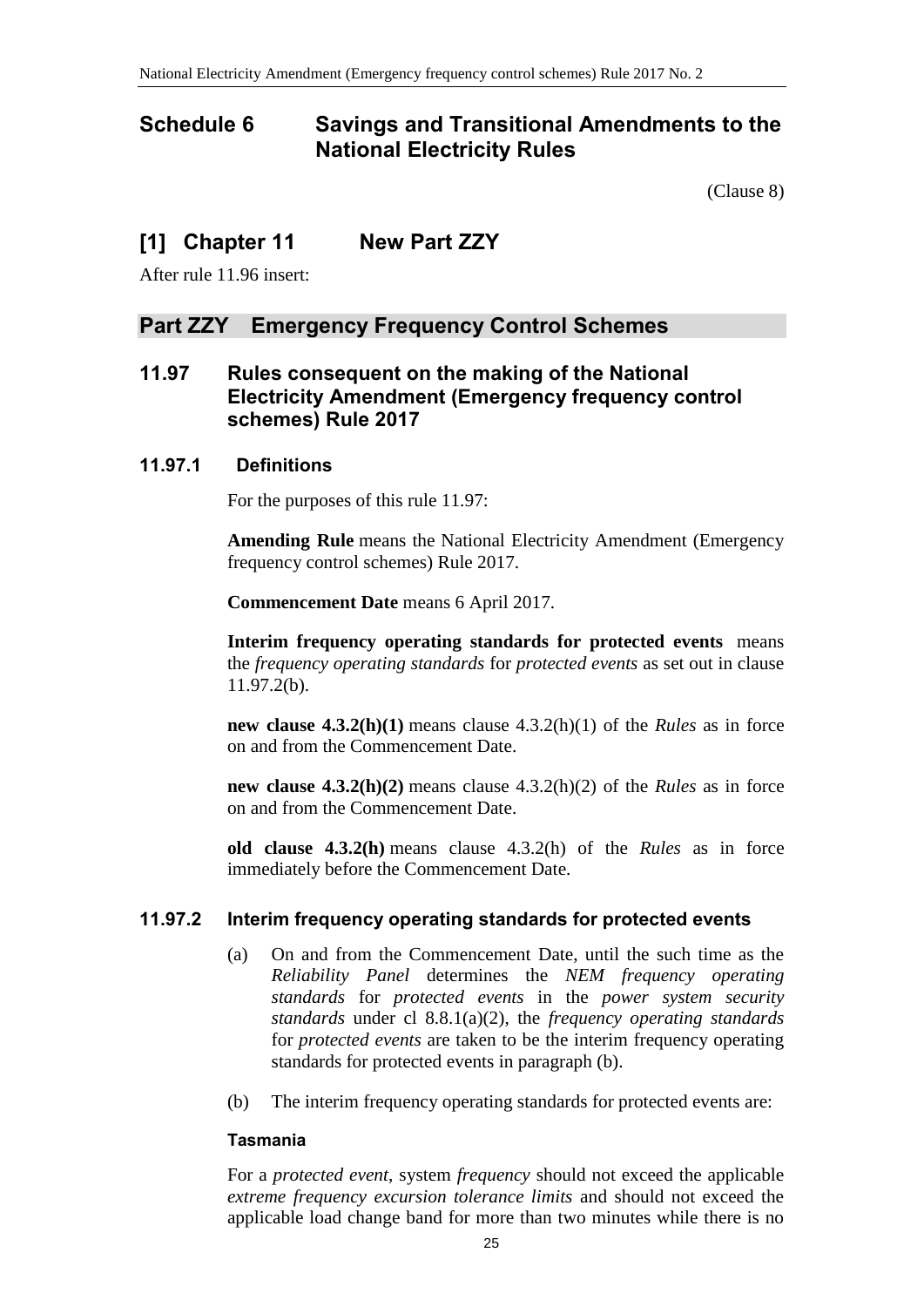*contingency event* or the applicable *normal operating frequency band* for more than 10 minutes while there is no *contingency event* as summarised in the table below:

| <b>CONDITION</b>                                     | <b>CONTAINMENT STABILISATION RECOVERY</b>     |                                                 |
|------------------------------------------------------|-----------------------------------------------|-------------------------------------------------|
| protected event $ 47.0 \text{ to } 55.0 \text{ Hz} $ | 48.0 to $52.0 \text{ Hz}$<br>within 2 minutes | 49.0 to 51.0 Hz<br>within 10<br><b>Iminutes</b> |

This standard applies for both an *interconnected* and an islanded system.

#### **NEM Mainland**

For a *protected event*, system *frequency* should not exceed the applicable *extreme frequency excursion tolerance limits* and should not exceed the applicable load change band for more than two minutes while there is no *contingency event* or the applicable *normal operating frequency band* for more than 10 minutes while there is no *contingency event* as summarised in the tables below:

#### **NEM Mainland Frequency Operating Standards – interconnected system**

| <b>CONDITION</b>                                     | <b>CONTAINMENT STABILISATION RECOVERY</b>    |                                           |
|------------------------------------------------------|----------------------------------------------|-------------------------------------------|
| protected event $ 47.0 \text{ to } 52.0 \text{ Hz} $ | 49.5 to $50.5 \text{Hz}$<br>within 2 minutes | 49.85 to 50.15<br>Hz within 10<br>minutes |

**NEM Mainland Frequency Operating Standards – for an islanded system** 

| <b>CONDITION</b>                                     | <b>CONTAINMENT STABILISATION RECOVERY</b>                |                                         |
|------------------------------------------------------|----------------------------------------------------------|-----------------------------------------|
| protected event $ 47.0 \text{ to } 52.0 \text{ Hz} $ | $ 49.0 \text{ to } 51.0 \text{ Hz} $<br>within 2 minutes | 49.5 to 50.5 Hz<br>within 10<br>minutes |

#### **NEM Mainland Frequency Operating Standards – during periods of supply scarcity**

| <b>CONDITION</b>                                     | <b>CONTAINMENT STABILISATION RECOVERY</b> |                                         |
|------------------------------------------------------|-------------------------------------------|-----------------------------------------|
| protected event $ 47.0 \text{ to } 52.0 \text{ Hz} $ | $49.0$ to 51.0 Hz<br>within 2 minutes     | 49.5 to 50.5 Hz<br>within 10<br>minutes |

### **11.97.3 First power system frequency risk review**

Despite clause 5.20A.2(a), *AEMO* must complete the first *power system frequency risk review* within 12 months of the Commencement Date.